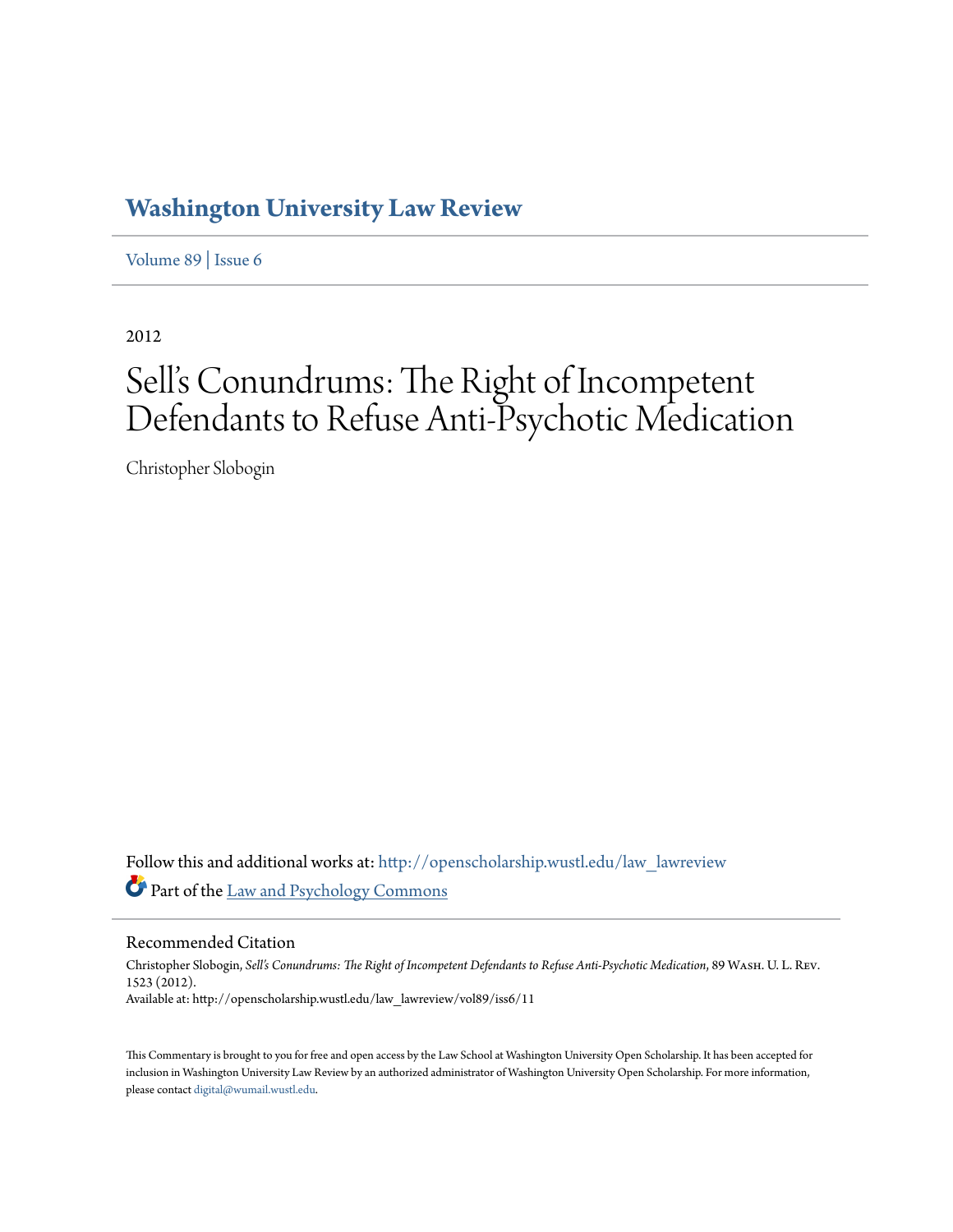## *SELL***'S CONUNDRUMS: THE RIGHT OF INCOMPETENT DEFENDANTS TO REFUSE ANTI-PSYCHOTIC MEDICATION**

#### **CHRISTOPHER SLOBOGIN**

#### **ABSTRACT**

*The Supreme Court's 2003 decision in* Sell v. United States *declared that situations in which the state is authorized to forcibly medicate a criminal defendant to restore competency to stand trial "may be rare." Experience since* Sell *indicates that this prediction was wrong. In fact, wittingly or not,* Sell *created three exceptions to its holding (the dangerousness, treatment incompetency, and serious crime exceptions) that virtually swallow the right to refuse. Using the still-on-going case of Jared Loughner as an illustration, this essay explores the scope of these exceptions and the dispositions available in those rare circumstances when none of them is met. It concludes that* Sell *has created an unnecessarily complicated and often counter-productive legal regime that should be abandoned in favour of the regime that pre-existed it.*

#### I. INTRODUCTION

In *Sell v. United States*, 1 decided in 2003, the Supreme Court stated that instances in which criminal defendants could be forcibly medicated to restore their trial competency "may be rare."<sup>2</sup> That casual declaration sent forensic hospital staff members all over the country into a panic. Since the treatment of choice for restoring defendants who are mentally ill is medication,<sup>3</sup> and since upwards of 75 percent of those found incompetent

Milton Underwood Professor of Law, Vanderbilt University Law School. This Essay is a version of a talk given at the University of Southern California Law School on March 22, 2012.

<sup>1. 539</sup> U.S. 166 (2003).

<sup>2.</sup> *Id.* at 180.

<sup>3.</sup> This, at least, is the view of the American Psychiatric Association. *See* Brief of American Psychiatric Association and American Academy of Psychiatry and the Law as *Amici Curiae* in Support of Neither Party and supporting Affirmance at 12, United States v. Loughner, No. 11-10339, 2011 WL 2694294 (9th Cir. July 12, 2011) ("Antipsychotic medications are an accepted and often irreplaceable treatment for acute psychotic illnesses, as most firmly established for schizophrenia, because the benefits of antipsychotic medications, compared to any other available means of treatment, outweigh their acknowledged side effects."). *But see infra* note 76.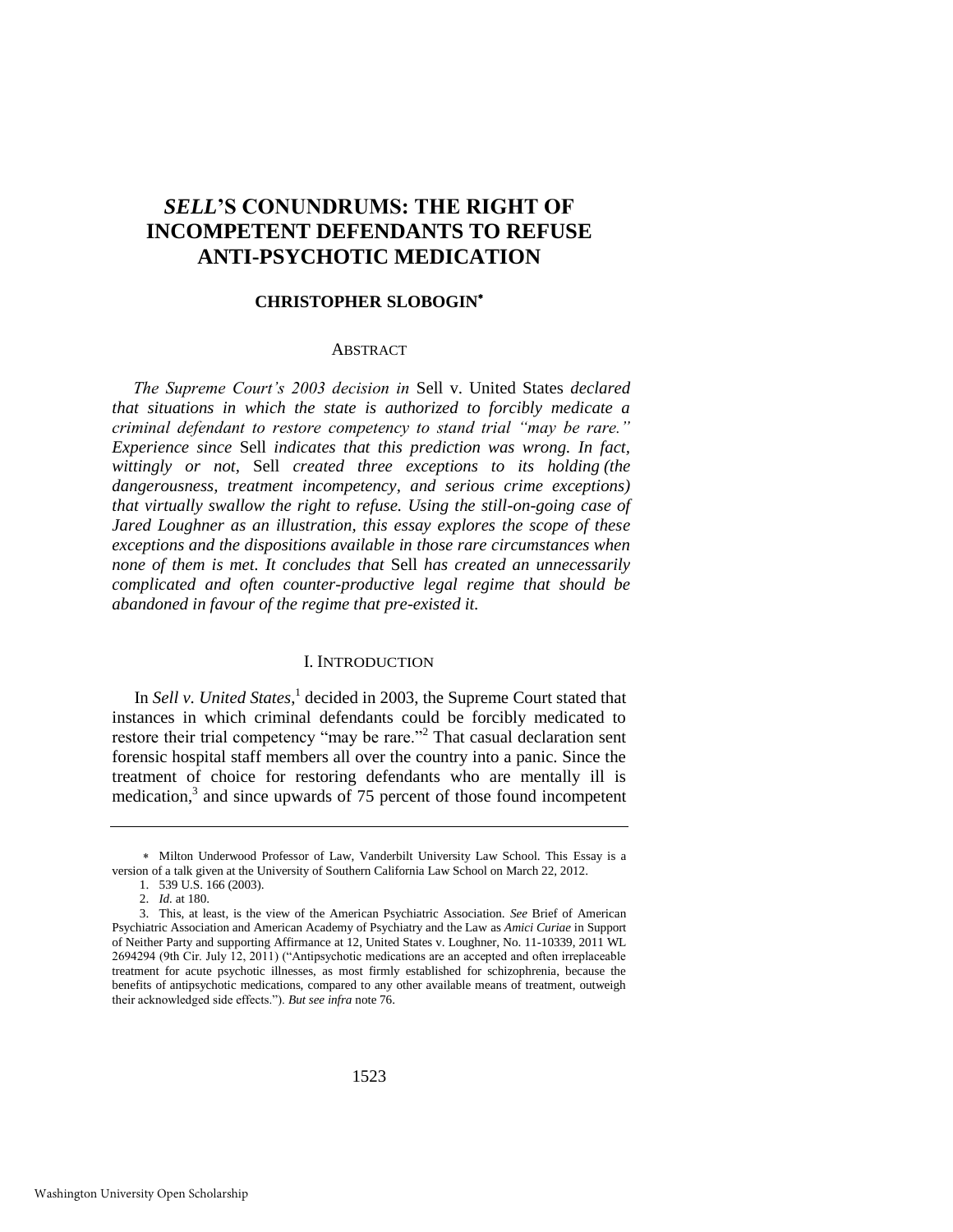to proceed refuse medication at one time or another,<sup>4</sup> the Court's language sounded like a death-knell for forensic treatment programs. It also raised the specter of thousands of criminal defendants, now alerted to the fact that a treatment refusal might prevent prosecution, either languishing in mental hospitals or obtaining outright release.

<span id="page-2-0"></span>But none of this has occurred. It is true that *Sell* has inspired trial courts to be much more careful in determining whether forcible medication of incompetent defendants may take place.<sup>5</sup> And, as a result, medication hearings—most conspicuous among them those recently held in connection with the prosecution of Jared Lee Loughner, the accused shooter of Congresswoman Gabrielle Giffords and 20 others—have proliferated, especially at the federal level.<sup>6</sup> But hidden or not so hidden within *Sell* were three exceptions to the general prohibition on involuntary medication—what this essay will call the *dangerousness*, *treatment incompetency*, and *serious crime* exceptions—that have enabled the restoration process to run almost as smoothly as it did pre-*Sell*, at least in the run-of-the-mill case.

At the same time, *Sell* introduced a number of conundrums into the law of medication refusal and competency restoration. First, the scope of the aforementioned exceptions is very unclear. When is a person "dangerous," when is a person "incompetent to make treatment decisions," and when is a crime "serious"? Second, *Sell* left up in the air the disposition of the rare individual who has a right to refuse medication and, as a result, cannot be tried. Is that individual entitled to the protection of *Jackson v. Indiana*, 7 which held that an unrestorable person must be released or civilly committed, or does the fact that the person's unrestorability is due to a refusal change the analysis? Third, the Supreme Court's cases have yet to settle the extent to which courts, as opposed to some sort of administrative body, should be involved in all of these decisions.

This essay fleshes out these issues and a number of related conundrums by looking at lower court cases and in particular the case of Jared Loughner. It concludes that the complicated legal edifice constructed by *Sell* is conceptually flawed and should be replaced by a simpler rule:

<sup>4.</sup> Robert D. Miller et al., *The Impact of the Right to Refuse Treatment in a Forensic Patient Population: Six-Month Review*, 17 BULL. AM. ACAD. PSYCHIATRY & L. 107 (1989).

<sup>5.</sup> In this regard, however, *Sell* merely reinforced the Court's earlier decision in *Riggins v. Nevada*, 504 U.S. 127 (1992), discussed further *infra* note [15.](#page-4-0) 

<sup>6.</sup> *See* Michelle R. Cruz, Case Summary, United States v. Ruiz-Gaxiola*: Setting the Standard for Medicating Defendants Involuntarily in the Ninth Circuit*, 41 GOLDEN GATE U. L. REV. 387, 398 n.118 (2011) (listing circuit court of appeals decisions interpreting and applying *Sell*).

<sup>7. 406</sup> U.S. 715 (1972).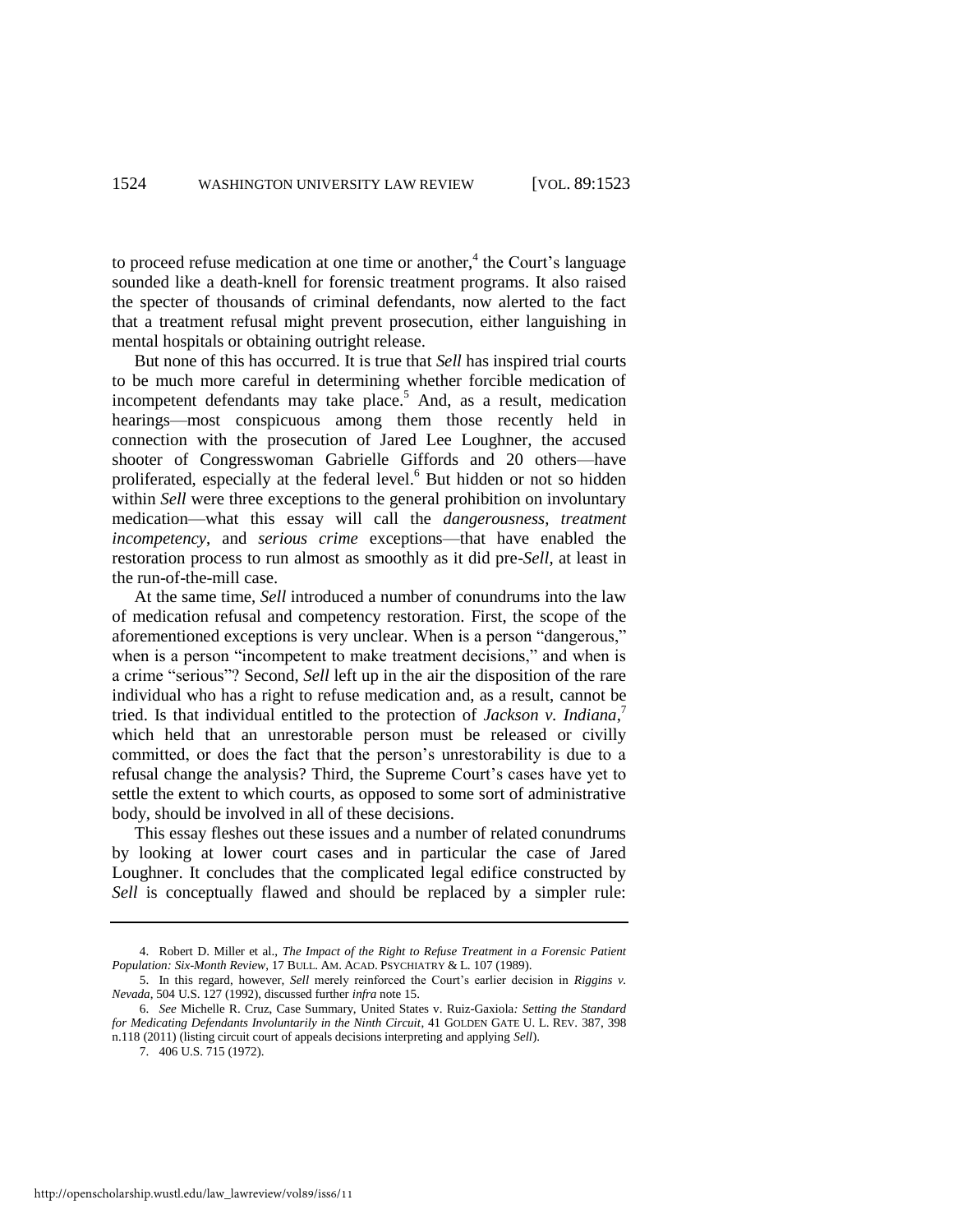forcible medication of incompetent defendants charged with felonies should be permitted when the medication is a medically appropriate and essential method of restoring competency.

#### II. *SELL*'S EXCEPTIONS

The Supreme Court's decision in *Sell* was preceded ten years earlier by *Riggins v. Nevada*,<sup>8</sup> which made clear that forcible medication in the pretrial setting must be "medically appropriate," as well as effective at and necessary to accomplishing the state's treatment aims. *Sell* strongly reaffirmed this aspect of *Riggins*.<sup>9</sup> As a result, lower courts determining whether a defendant may be forcibly medicated have devoted considerable energy to investigating the side effects of proposed medication, its capacity to alleviate psychotic symptomatology without undermining the capacity to assist counsel and confront witnesses, and whether it is the only way competency can be restored.<sup>10</sup>

But *Sell* went well beyond endorsing *Riggins'* appropriateness, efficacy, and necessity requirements. Even if those requirements are met, *Sell* strongly implied that a defendant found incompetent to stand trial will often be able to refuse medication. The decision emphasized that, given the invasive and possibly harmful effects of anti-psychotic drugs, forcible medication is permissible only when "important" government interests are at stake.<sup>11</sup> Thus, as noted above, the Court concluded that such medication "may be rare."

Read closely, however, *Sell* sowed the seeds of its demise. In the course of explicating its holding, the opinion explicitly or implicitly recognized three exceptions to the right to refuse that come close to emasculating the right. The exception most explicitly announced in *Sell* occurs when the defendant is dangerous to self or others. The second exception, only briefly alluded to in *Sell*, arises when the defendant is incompetent to make treatment decisions. The third exception, also less than forthrightly announced in *Sell*, exists when the defendant is charged

<sup>8. 504</sup> U.S. 127 (1992).

<sup>9.</sup> *See, e.g*., Sell v. United States, 539 U.S. 166, 179–81 (prohibiting involuntary medication of an accused for the purpose of restoring competency unless "the treatment is medically appropriate, is substantially unlikely to have side effects that may undermine the fairness of the trial, and, taking account of less intrusive alternatives, is necessary significantly to further important governmental trialrelated interests‖) (citing *Riggins*, 504 U.S. at 134–38 and Washington v. Harper, 494 U.S. 210, 225, 227 (1990)).

<sup>10.</sup> *See* Cruz, *supra* not[e 6,](#page-2-0) at 399–401.

<sup>11.</sup> *See Sell*, 539 U.S. at 180.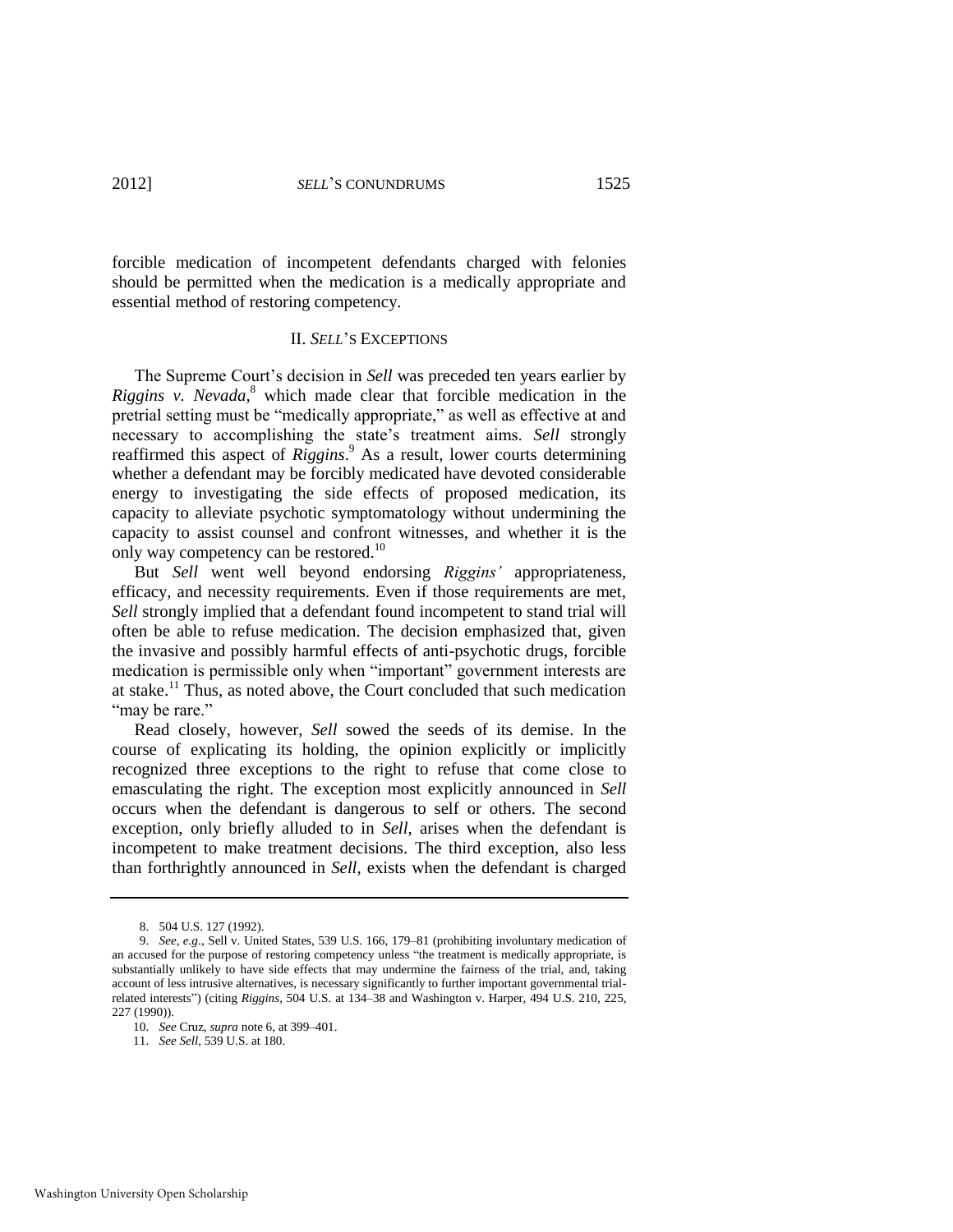with a serious crime. Each one of these exceptions raises tough definitional problems. But even interpreted narrowly, together they virtually eliminate any right to refuse beyond that which *Riggins* already provides.

#### *A. The Dangerousness Exception*

Justice Breyer's majority opinion in *Sell* emphasized that, while forcible medication solely for the purpose of restoring competency might need to be significantly curtailed, "alternative grounds" for medicating individuals over their objection still existed.<sup>12</sup> This statement was followed by a citation to the Court's decision in *Washington v. Harper*, <sup>13</sup> which held that a prisoner may be forcibly medicated if the government can show the medication is a "medically appropriate" way of treating "serious mental illness" that has made the individual "dangerous to himself or others."<sup>14</sup> Because *Harper* had dealt with a convicted individual rather than an individual merely charged with crime, its relevance to the competency restoration context was not entirely clear at the time it was decided. But two years later, *Riggins* held that *Harper*'s rule applied to persons who have been accused of crime as well as prisoners, albeit with two major caveats. First, the medication has to be "essential" to protect the defendant's safety or the safety of others in light of "less intrusive" alternatives."<sup>15</sup> Second, if the state subsequently tries such a defendant it must also show that the medication does not affect his ability to comprehend criminal proceedings, interact with his attorney, or testify.<sup>16</sup> *Riggins* recognized that too much medication, even if necessary to reduce dangerousness or accomplish some other legitimate aim, can make a defendant incompetent to proceed and thus untriable. Ten years later *Sell* affirmed both of these caveats.<sup>17</sup>

17. *Sell*, 539 U.S. at 181.

<span id="page-4-0"></span><sup>12.</sup> *Id.* at 182.

<sup>13. 494</sup> U.S. 210 (1990).

<sup>14.</sup> *Id.* at 226–27.

<sup>15.</sup> *Id.* at 135–36. As *Sell* would later describe *Riggins*, "[t]he Court, citing *Harper*, noted that the State `would have satisfied due process if the prosecution had demonstrated . . . that treatment with antipsychotic medication was medically appropriate and, considering less intrusive alternatives, essential for the sake of Riggins' *own safety or the safety of others*." *Sell*, 539 U.S. at 179 (emphasis in original).

<sup>16.</sup> *Riggins*, 504 U.S. at 137 (trial judge's failure to consider the effects of antipsychotic medication "may well have impaired . . . constitutionally protected trial rights" because such effects could have "had an impact upon not just Riggins' outward appearance, but also the content of his testimony on direct or cross examination, his ability to follow the proceedings, or the substance of his communication with counsel.").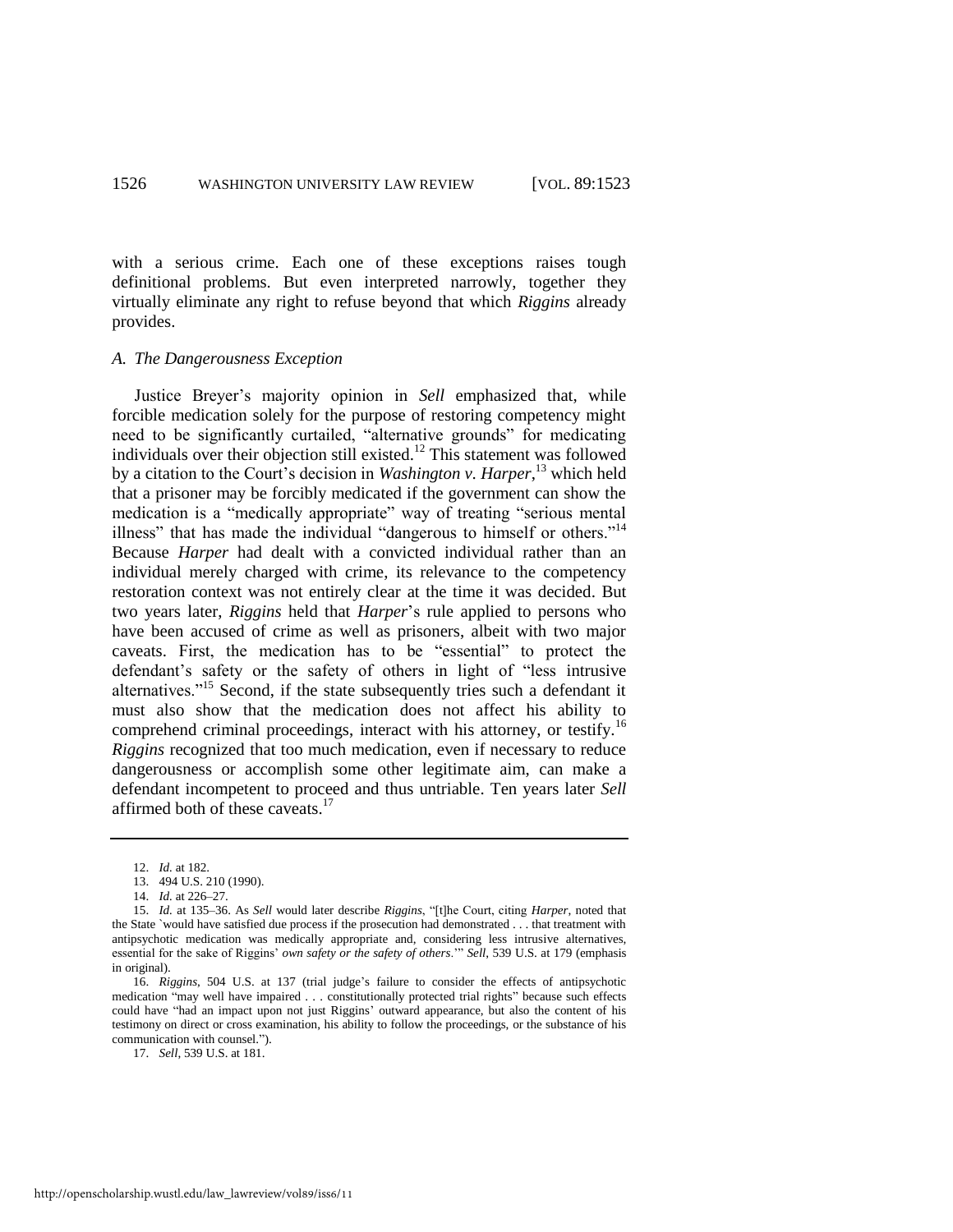The key issue in applying the dangerousness exception, of course, is the definition of dangerousness. A narrow definition, adopted in many state civil commitment statutes, would require a showing that, without intervention, there is a "substantial likelihood" the individual will inflict "serious bodily harm" on himself or others "in the near future."<sup>18</sup> Somewhat less demanding is the definition found in the prison policy implicitly upheld in *Harper*: a "substantial risk" that failure to medicate will result either in physical harm to others or others' property or in physical harm to self due to suicide, "a failure to provide ... essential human needs of health and safety," or "severe deterioration in routine functioning evidenced by repeated and escalating loss of cognitive or volitional control . . . .<sup>"19</sup> Broader still is *Harper*'s aforementioned summary of its holding, using the simple formulation "dangerous to himself or others."20

These standards vary in terms of: (1) likelihood of harm; (2) magnitude of harm; (3) imminence of harm; and (4) frequency of harm.<sup>21</sup> Unless the definition of dangerousness is very tight—at the least requiring a significant and imminent risk of serious bodily harm—the government could often disguise an attempt to restore a defendant to competency as treatment to alleviate danger. After all, the defendant has recently been charged with a crime, has been found incompetent to proceed, and is likely to exhibit at least some conditions or behaviors—depression, violent outbursts—that suggest a threat to self or others.

The proper definition of dangerousness is only the most obvious conundrum raised by this exception. *Sell* also followed *Riggins* in holding that involuntary medication under the dangerousness exception is impermissible if some other, "less intrusive" means is available to limit the danger posed.<sup>22</sup> The question then arises as to whether less potent medication, cognitive therapy, or some other treatment might work. A number of courts have even been willing to contemplate the argument that seclusion and restraint is a less "intrusive" alternative to medication. For instance, in *United States v. Weston*, <sup>23</sup> the District of Columbia Circuit Court of Appeals held, prior to *Sell*, that "confinement—total seclusion

<sup>18.</sup> *See, e.g*., FLA. STAT. § 394.467(1)(a)(2)(b) (2012).

<sup>19.</sup> Washington v. Harper, 494 U.S. 210, 215 n.3 (1990).

<sup>20.</sup> *Id.* at 227.

<sup>21.</sup> *See* ALEXANDER D. BROOKS, *Dangerousness Defined*, *in* LAW, PSYCHIATRY & MENTAL HEALTH SYSTEMS 680 (Alexander Brooks ed., 1974).

<sup>22.</sup> *See supra* not[e 15.](#page-4-0) 

<sup>23. 255</sup> F.3d 873 (D.C. Cir. 2001).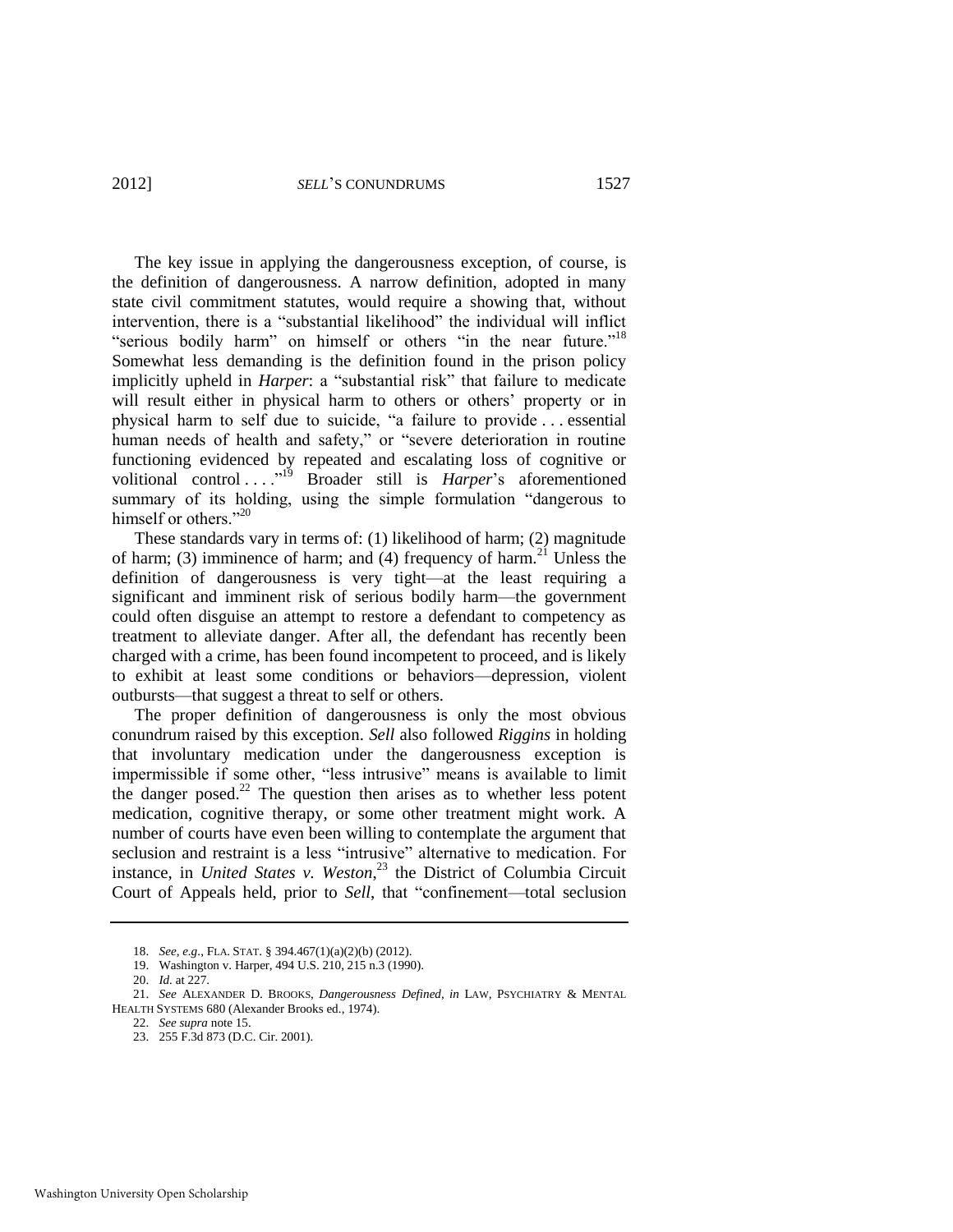and constant observation—obviated any significant danger [the defendant] might pose to himself or others."<sup>24</sup>

<span id="page-6-0"></span>Jared Loughner's case illustrates many of the nuances associated with the dangerousness exception. On March 3, 2011 a federal grand jury indicted Loughner on multiple charges, including the murder of a federal judge (John M. Roll) and several other federal employees and the attempted assassination of a member of Congress (Gabrielle Giffords).<sup>25</sup> Loughner was sent to the Federal Medical Center in Springfield, Missouri, for an evaluation of his competency. On May 25, based on this evaluation, the district court in Tucson, Arizona, found him incompetent to stand trial.<sup>26</sup> Upon return to Springfield in June, Loughner refused medication. During the next two weeks both an independent psychiatrist and the associate warden to whom Loughner appealed the psychiatrist's decision concluded that anti-psychotic medication was in Loughner's "best medical interest" and necessary to prevent him from being "dangerous to others." $^{27}$ 

Loughner appealed these administrative decisions to the Tucson federal district court. On June 29, that court refused to stop the treatment, in light of evidence that Loughner had become enraged at a psychiatrist, thrown a plastic chair at him, spat at his attorney, and thrown a wet roll of toilet paper at a camera.<sup>28</sup> But three days later the defense team, led by Judy Clarke, an ex-public defender who has been involved in several highprofile cases, asked the Ninth Circuit for an emergency stay, which was granted on July 12. Echoing *Weston*, a three-judge panel of the Ninth Circuit, headed by Judge Kozinski, found that Loughner's interest in avoiding the possible side effects of the medication was more "immediate" than the government interest in preventing harm to others, noting that the government "has managed to keep Loughner in custody for over six months without injury to anyone." $^{29}$ 

That did not end the matter, however. A day after the oral arguments in front of the Ninth Circuit, Loughner was placed on suicide watch, and six

<sup>24.</sup> *Id.* at 878. Contrast this with *Harper's* observation that restraints and seclusion may not be "acceptable substitutes for antipsychotic drugs, in terms of either their medical effectiveness or their toll on limited prison resources." *Harper*, 494 U.S. at 226–27.

<sup>25.</sup> Response to Defendant's Emergency Motion to Enforce Injunction and Compel Daily Production of BOP Records at 2–3, United States v. Loughner, No. 11-10339D (9th Cir., July 22, 2011), at 2–3 [hereinafter Response].

<sup>26.</sup> *Id.* at 3.

<sup>27.</sup> *Id.* at 4.

<sup>28.</sup> Tony Perry, *Suspected Tucson Gunman Can Be Forced to Take Antipsychotic Drugs, Judge Rules*, L.A. TIMES, June 30, 2011, http://articles.latimes.com/2011/jun/30/nation/la-na-loughner-20110 630.

<sup>29.</sup> United States v. Loughner, No. 11-339, 2011 WL 2694294, at \*2 (9th Cir. July 12, 2011).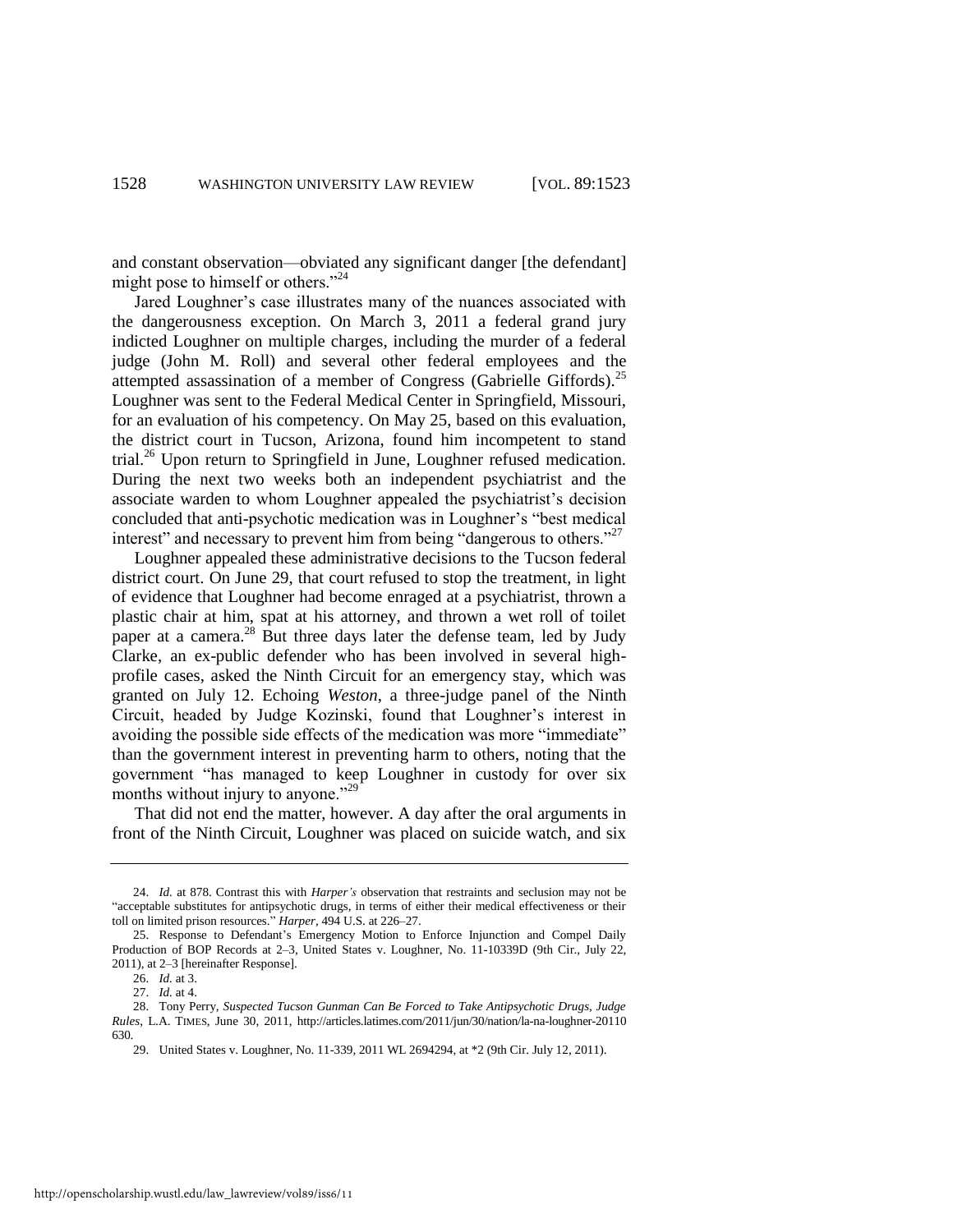<span id="page-7-0"></span>days after the Ninth Circuit panel opinion was handed down the professionals at Springfield concluded that Loughner was "an immediate threat to *himself*" and thus still needed medication.<sup>30</sup> The government alleged that he was observed screaming loudly and crying for hours at a time and, when asked whether he had thoughts of harming himself, stated, "I want to die. Give me the injection, kill me now."<sup>31</sup> He was said to be disoriented and confused, limping because of his "prolonged walking, pacing and standing," and in a deteriorating physical condition because he did not eat many of his meals and sometimes stayed awake for over twenty-four hours at a time.<sup>32</sup> The defense argued that Loughner's primary symptoms were "agitation and sleeplessness," which could be addressed using minor tranquilizers,<sup>33</sup> and also suggested that the government's course of conduct indicated a "willful violation" of the Ninth Circuit panel order.<sup>34</sup> The government insisted that Loughner was a true threat to himself and that anti-psychotic medication was the only method of eradicating the cause of that threat.<sup>35</sup> On July 22, the same Kozinski-led three-judge panel of the Ninth Circuit denied Loughner's request for a continued injunction against medication.<sup>36</sup> In the ensuing months, Loughner continued to receive anti-psychotic drugs and, at the end of his first four-month commitment in September, the Ninth Circuit affirmed his commitment to the Federal Medical Center for an additional four months.<sup>37</sup>

<span id="page-7-1"></span>In early February 2012, Loughner's commitment was extended for another four-month period. $38$  In the meantime, a series of challenges to these actions were consolidated and heard by another three-judge panel from the Ninth Circuit, which handed down a forty-five-page decision on March 5, 2012.<sup>39</sup> Two judges, Bybee and Wallace, upheld the district

<sup>30.</sup> Response, *supra* not[e 25,](#page-6-0) at 11 (emphasis added).

<sup>31.</sup> *Id.* at 6.

<sup>32.</sup> *Id.*

<sup>33.</sup> Emergency Motion to Enforce Injunction and Compel Daily Production of BOP Records at 7, United States v. Loughner, No. 11-10339 (9th Cir., July 22, 2011) [hereinafter Emergency Motion]. 34. *Id.* at 4.

<sup>35.</sup> Response, *supra* note [25,](#page-6-0) at 15 ("Loughner's unmedicated behavior is endangering him, and . . . no measures short of medication will protect him from himself more than temporarily, because they do not address the mental state which underlies his self-destructive actions.").

<sup>36.</sup> United States v. Loughner, Order, No. 11-10339 (9th Cir., July 22, 2011).

<sup>37.</sup> Carol J. Williams, *Loughner Loses Bid to Stay Out of Missouri Prison Hospital*, LOS ANGELES TIMES, Oct. 7, 2011, http://latimesblogs.latimes.com/nationnow/2011/10/loughner-can-returnto-missouri-prison-hospital-appeals-court-rules.html.

<sup>38.</sup> United States v. Loughner, Nos. 11-10339, 11-10504, 11-10432, 2012 WL 688805, at \*7 n.6 (9th Cir. 2012).

<sup>39.</sup> *Id.*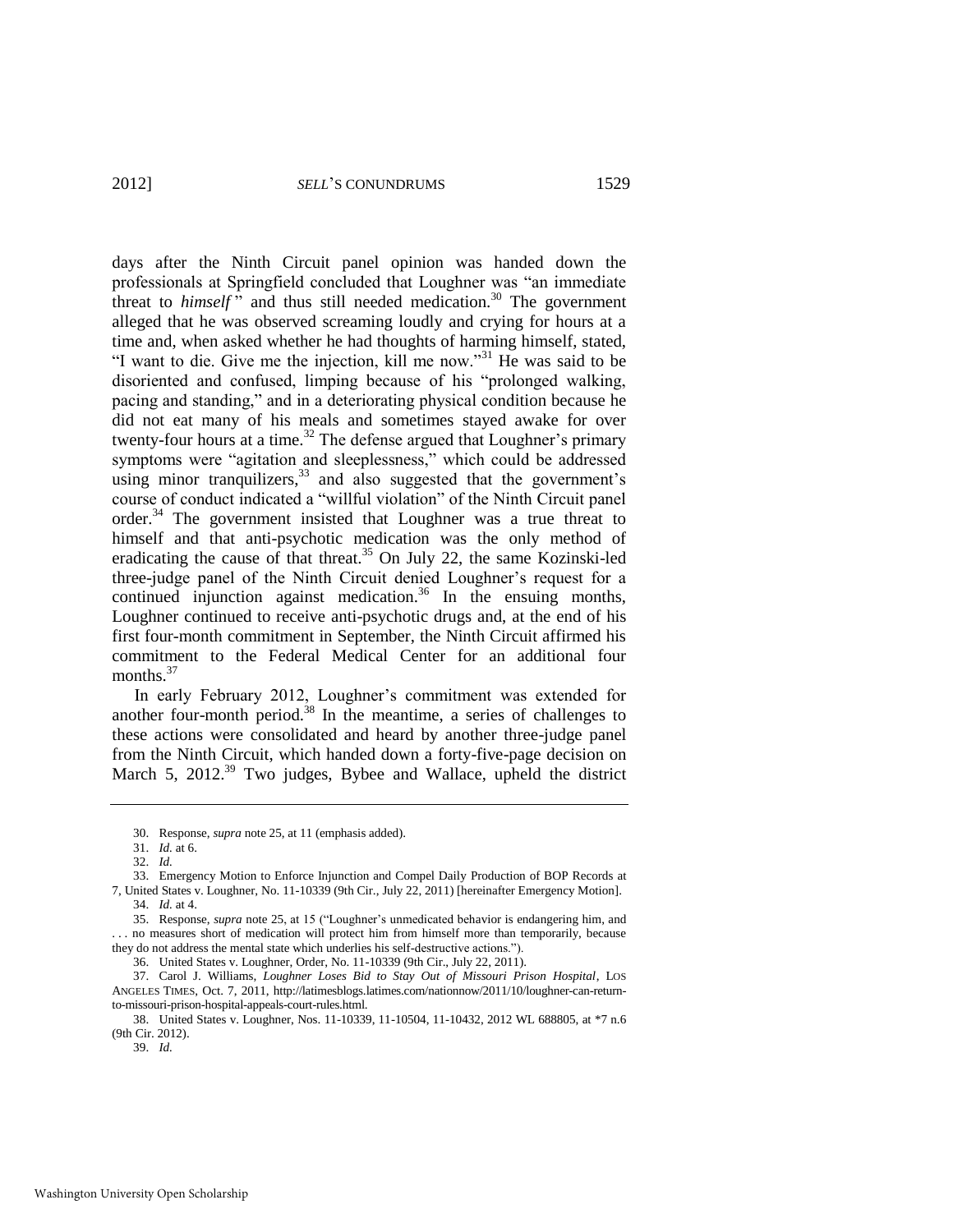court's medication and commitment orders, emphasizing that the hospital staff's decisions about dangerousness were entitled to deference and finding that the administrative procedures followed at Springfield were consistent with *Harper*. <sup>40</sup> Judge Berzon dissented, on the ground that the district court judge could not determine whether commitment was necessary to restore Loughner to competency without making an independent assessment of whether Loughner could be forcibly medicated to achieve that goal.<sup>41</sup> Turning to the merits, Judge Berzon suggested that Loughner might not be sufficiently dangerous to justify forcible medication and that, even if he were, the treatment regimen designed to achieve that purpose might not restore him to competency or might undermine his Sixth Amendment trial rights.<sup>42</sup>

<span id="page-8-0"></span>The *Loughner* case illustrates several difficulties with *Sell*'s dangerousness exception. Are assaults sufficient evidence of danger to others, and are severe bouts of depression or significant sleep or eating disorders sufficient evidence of danger to self? In answering those questions, does it matter that seclusion, restraints, or anti-anxiety medication could reduce the danger, albeit on a temporary basis? The prosecution will be tempted to define dangerousness broadly and alternatives to medication narrowly in an effort to provide maximum protection to its employees and the defendant and, perhaps, also in the hope that the medication will restore competency. To avoid the latter result, the defense will argue for a narrow definition of dangerousness and a generous approach to options other than anti-psychotic drugs. As *Loughner* demonstrates, the fight over dangerousness may well be a proxy for the real fight: whether the government can forcibly medicate the individual in order to restore competency. Lost in this type of adversarial debate will be the psychological welfare of the defendant, who if not treated or treated unevenly could de-compensate beyond the point of no return.<sup>43</sup>

<sup>40.</sup> *Id.* at \*16–22. Although the majority opinion can be challenged on a number of grounds, the only clearly wrong aspect of the opinion was its holding that *Riggins* does not apply to pretrial determinations of dangerousness. *Compare id.* at \*16 ("when the government seeks to medicate a detainee—whether pretrial or post-conviction—on the grounds that he is a danger . . . [t]he *Riggins* standard [requiring consideration of less intrusive alternatives essential for safety] does not govern.") *with supra* note [15.](#page-4-0) 

<sup>41.</sup> *Loughner*, 2012 WL 688805 at \*49 (Berzon, J., dissenting).

<sup>42.</sup> *Id.* at \*49–57.

<sup>43.</sup> The longer the duration between the onset of serious psychosis and treatment, the more likely long-term disability will result. Max Marshall et al., *Association Between Duration of Untreated Psychosis and Outcome in Cohorts of "First-Episode" Patients: A Systematic Review*, 62 ARCHIVES GEN. PSYCHIATRY 975 (2005). Furthermore, quick withdrawal from treatment, sought by the defense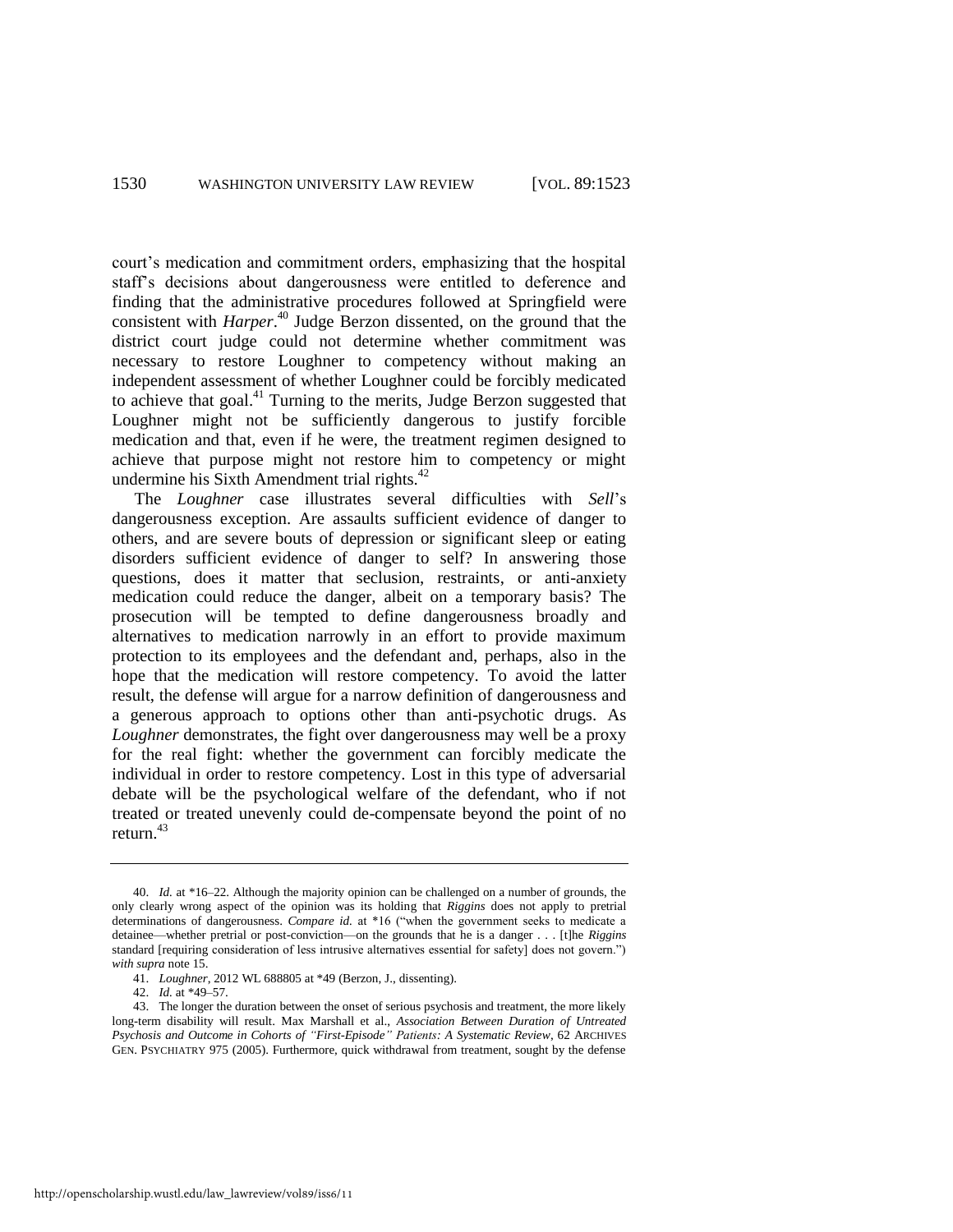Thus, a third conundrum arises in connection with this exception, at least for defense attorneys. Arguably, the defense has an ethical obligation not only to represent its client zealously but also to ensure the consequences of its arguments do not seriously harm the client.<sup>44</sup> The claim that advocacy against forcible medication is merely doing the client's bidding rings hollow in those cases where the client may not be competent to make treatment decisions (about which more below) or where a refusal by a competent defendant is driven by a desire to avoid prosecution rather than genuine concern about the effects of anti-psychotic medication.<sup>45</sup>

Defense attorneys worried that the dangerousness exception will be used as an end-run around *Sell*'s prohibition should also consider two other points. First, the dangerousness exception, however defined, only permits treatment to the extent necessary to address the danger, which is not necessarily the same treatment regimen that would bring full restoration of competency; for instance, in *Loughner* the government doctors initially prescribed only one milligram of risperidone twice daily, well under the usual dose needed to overcome flagrant psychosis.<sup>46</sup> Furthermore, even if some semblance of competency does result from medication imposed on dangerousness grounds, recall that *Riggins* imposes a serious limitation on any trial that subsequently takes place. The court must ensure that the medication does not interfere with the defendant's trial rights, including the ability to follow the trial process, communicate with the attorney, and testify. $47$ 

<span id="page-9-0"></span>It remains unclear whether the dangerousness exception to *Sell* is a significant loophole.<sup>48</sup> Much depends on how dangerousness is defined,

in *Loughner*, is likely to be more damaging than slow withdrawal. *See* J. Moncrieff, *Does Antipsychotic Withdrawal Provoke Psychosis? Review of the Literature on Rapid Onset Psychosis (Supersensitivity Psychosis) and Withdrawal-Related Relapse*, 114 ACTA PSYCHIATRICA SCANDINAVICA 3 (2006).

<sup>44.</sup> The ethical issues raised in this setting are too complicated to address here. Suffice to say that the ethical rules do not provide any definitive answers*. See, e.g*., MODEL CODE OF PROF'L RESPONSIBILITY, Canon  $7-12$  (1980) ("If the disability of a client and the lack of a legal representative compel the lawyer to make decisions for his client, the lawyer should consider all circumstances then prevailing and act with care to safeguard and advance the interests of his client.").

<sup>45.</sup> Another purely strategic reason for medication refusal in a case like Loughner's is to provide an incentive to the prosecution for abandoning the death penalty.

<sup>46.</sup> Emergency Motion, *supra* not[e 33,](#page-7-0) at 6–7.

<sup>47.</sup> Both first- and second-generation drugs can cause "mental clouding and sedation coupled to a profound loss of motivation which can persist for as long as the treatment continues." RICHARD BENTALL, DOCTORING THE MIND: IS OUR CURRENT TREATMENT OF MENTAL ILLNESS REALLY ANY GOOD? 229 (2009).

<sup>48.</sup> Of possible relevance here is the Supreme Court's strong insinuation in *Sell* that had it heard the case de novo it would have found Sell dangerous. Sell v. United States, 539 U.S. 166, 184–85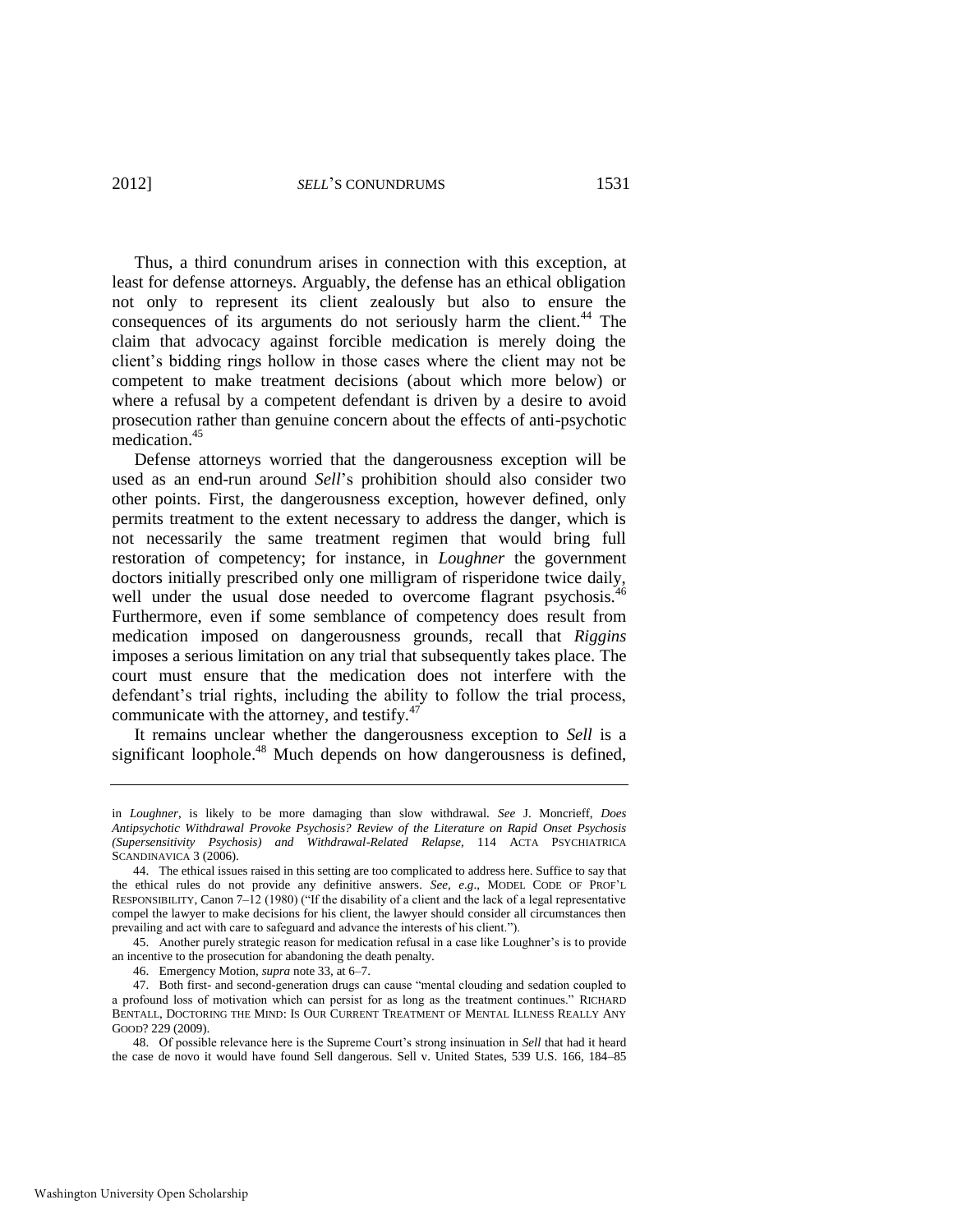what alternatives to medication are considered less intrusive means of dealing with the danger, and the extent to which the medication compromises trial rights. What is clear is that, given its complications, the dangerousness exception is not the "easier" alternative ground that Sell suggests it is. What also *should* be clear, but apparently is not to those immersed in cases like Loughner's, is that dangerousness is not the only exception to *Sell*'s admonition against forcible medication.

#### *B. The Incompetence to Make Treatment Decisions Exception*

After describing *Harper*'s holding, the Court in *Sell* stated that courts typically justify involuntary treatment relying on "these alternative, Harper-type grounds.<sup>149</sup> But it went on to describe an alternative ground that is significantly different from *Harper*'s dangerousness exception: ―Every state provides avenues through which, for example, a doctor or institution can seek appointment of a guardian with the power to make a decision authorizing medication—when in the best interests of a patient who lacks the mental competence to make such a decision.<sup>50</sup> Although this language does not explicitly approve forcible medication in the lackof-mental-competence situation, one paragraph later the Court again indicated that an individual who is either dangerous *or* "[in]competent to make up his own mind about treatment" may be forcibly medicated.<sup>51</sup>

Despite the fact that courts in the medical and civil commitment contexts have long recognized that patients who are incompetent to make treatment decisions may have the decision made for them,<sup>52</sup> this second exception to the right to refuse is virtually never mentioned by courts implementing *Sell*. Even in *Loughner*, one of the most intensely litigated forcible competency cases since *Sell*, neither side has addressed the issue, nor have the courts. Perhaps that is because the treatment incompetence exception was only referenced obliquely in the *Sell* decision, sandwiched within a discussion of "*Harper*-type factors," and thus has gone unnoticed.

<sup>(</sup>suggesting that the Court of Appeals had too easily dismissed Sell's assault on a ward nurse and noting that the court did not explain how it arrived at its conclusion that Sell was not dangerous, given the fact "that the testifying psychiatrists concluded that Sell was dangerous, while Sell's own expert denied, not Sell's dangerousness, but the efficacy of the drugs proposed for treatment.").

<sup>49.</sup> *Id.* at 182.

<sup>50.</sup> *Id.*

<sup>51.</sup> *Id.* at 183.

<sup>52.</sup> Even courts that have taken a strong stance in favor of the right to refuse recognize an exception when the "patient is incompetent to make a treatment decision." Rogers v. Comm'r of Dep't of Mental Health, 458 N.E.2d 308, 322 (Mass. 1983).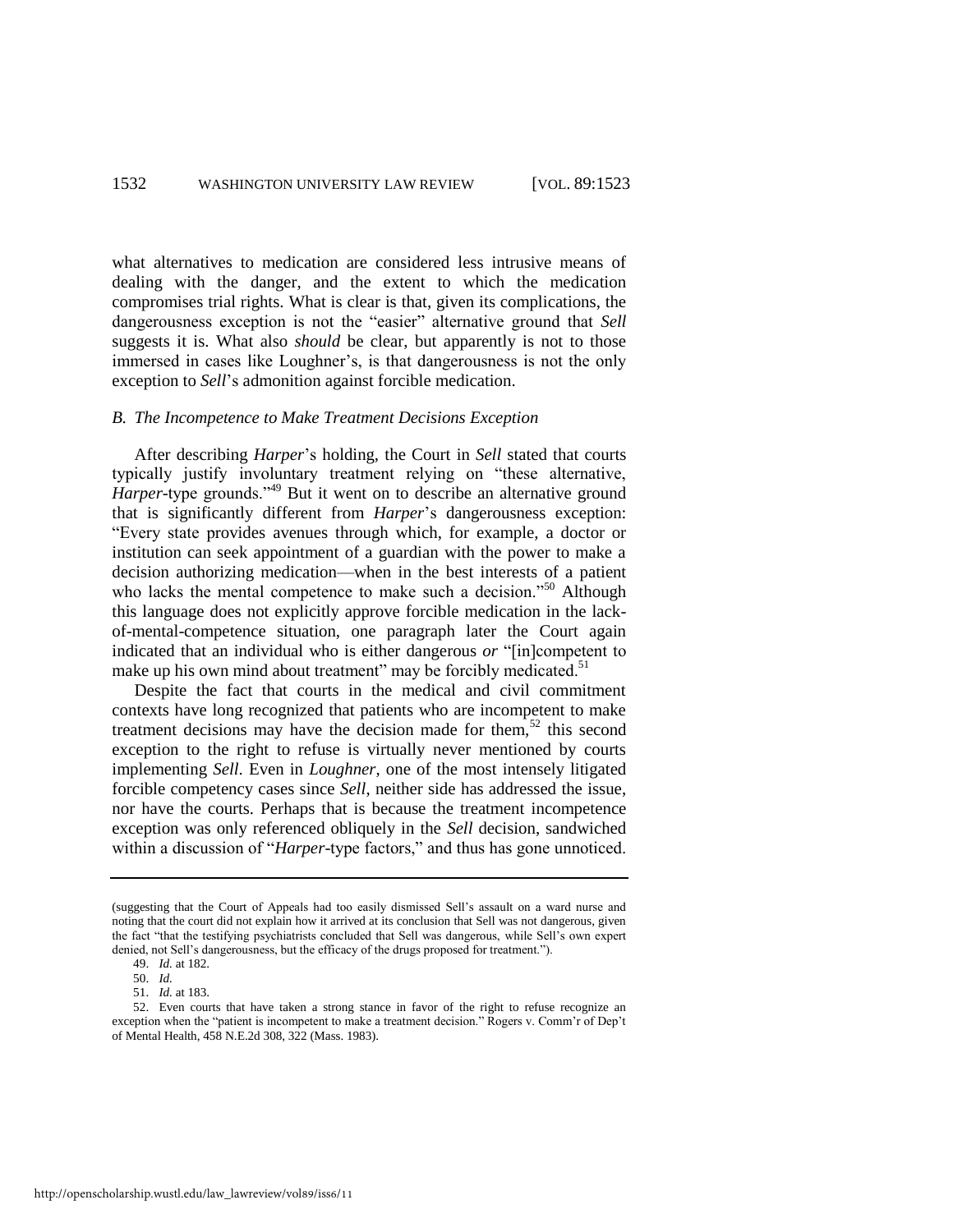Or perhaps this aspect of *Sell* has received little consideration because, for reasons developed below, it comes close to rendering *Sell* irrelevant.

Two issues arise in connection with the treatment incompetence rationale for forcible medication. The first, the definition of incompetence to make a treatment decision, has received extensive attention in the literature.<sup>53</sup> My own view is that people are incompetent in this sense if: (1) they are unable to understand the risks and benefits of the treatment; (2) give delusional reasons for refusing it (e.g., "If I take the drugs the world will end," or "If I undergo this treatment I'll become pregnant."); or (3) fail to consider reasons at all (usually as a result of severe depression).<sup>54</sup> Others have defined treatment incompetency more broadly, to include any evidence of significant pathology or an inability to manipulate the relevant risk-benefit information "rationally."<sup>55</sup>

<span id="page-11-0"></span>If either of the last two tests (the significant pathology or inability-tomanipulate test) is adopted, then almost by definition defendants who are found incompetent to stand trial are also incompetent to make treatment decisions. The accepted standard for competency to proceed with trial comes from *Dusky v. United States*, <sup>56</sup> which held that a defendant is incompetent in this sense if he lacks "sufficient present ability to consult with his lawyer with a reasonable degree of rational understanding—and whether he has a rational as well as factual understanding of proceedings against him."<sup>57</sup> This is not an easy test to meet.<sup>58</sup> Defendants like Loughner who are found incompetent under *Dusky* are significantly impaired. They will certainly be experiencing pathological symptoms and difficulty rationally thinking about the risk and benefits of medication. Even under the narrower definition I prefer (noted above), many

56. 362 U.S. 402 (1960).

57. *Id.* at 402 (internal quotations omitted).

58. *See* RONALD ROESCH & STEPHEN GOLDING, COMPETENCY TO STAND TRIAL 48–49 (1980) (finding that, on average only about 30 percent of defendants who are *referred* for competency evaluations are found incompetent).

<sup>53.</sup> *See, e.g.*, ELYN SAKS, REFUSING CARE: FORCED TREATMENT AND THE RIGHTS OF THE MENTALLY ILL (2002); Thomas Grisso & Paul Appelbaum, *Abilities of Patients to Consent to Psychiatric and Medical Treatments*, 19 L. & HUM BEHAV. 149 (1995) (discussing different definitions of competency and reporting a study indicating that regardless of the test used, approximately 25% of the subjects with schizophrenia scored in the "impaired" range, compared with 5% of medical patients and 2% of non-treated individuals in the community).

<sup>54.</sup> CHRISTOPHER SLOBOGIN, MINDING JUSTICE: LAWS THAT DEPRIVE PEOPLE WITH MENTAL DISABILITY OF LIFE AND LIBERTY 233–35 (2006) (developing and defending the basic rationality and basic self-regard test for treatment competency).

<sup>55.</sup> *See, e.g*., Loren Roth et al., *Tests of Competency to Consent to Treatment*, 134 AM. J. PSYCHIATRY 279, 283 (1977) (suggesting that the latter tests might be "legitimate" when there is ―favorable risk benefit ratio to the proposed treatment,‖ which most psychiatrists probably feel is the case with antipsychotic medication).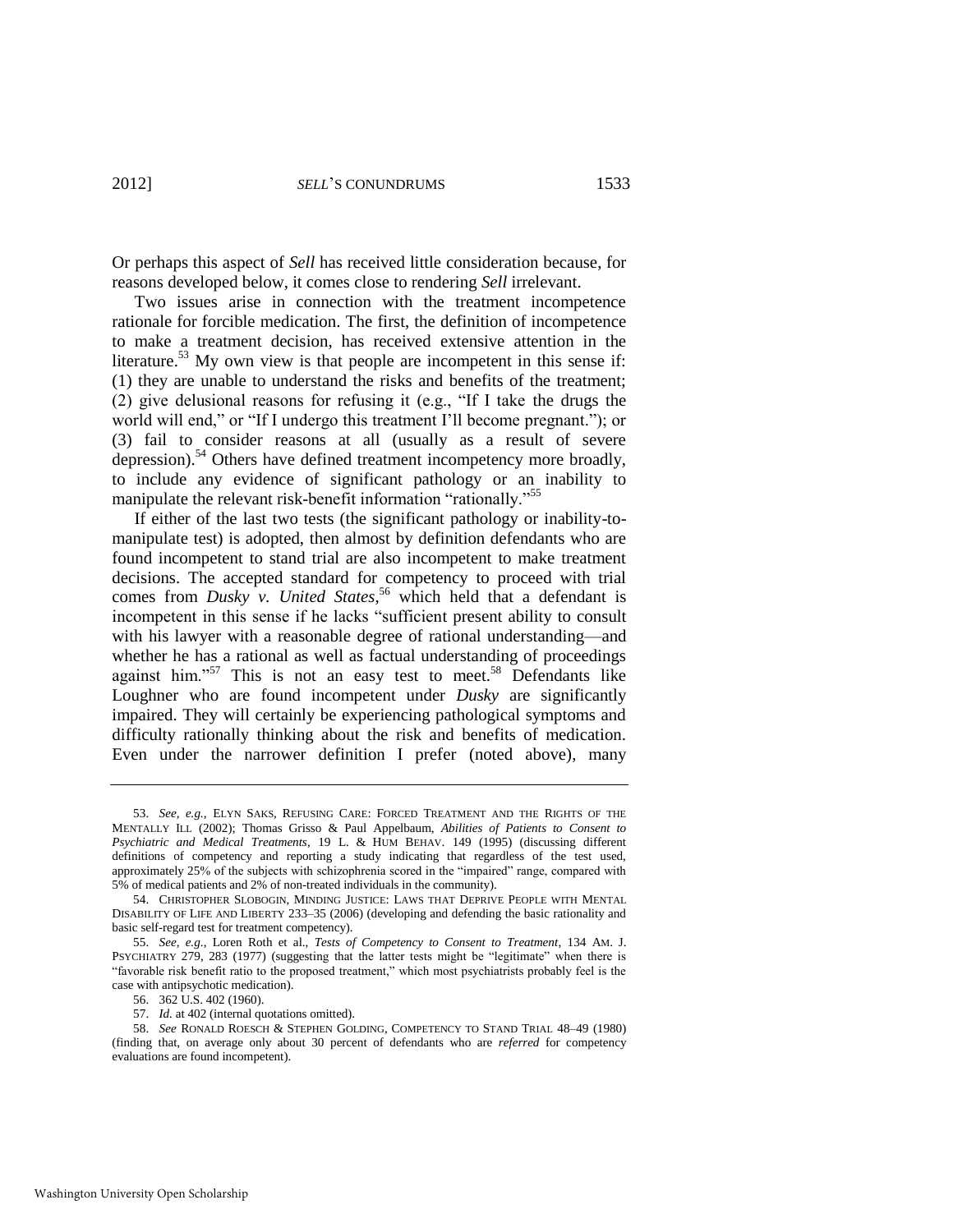defendants found incompetent to proceed will be incompetent to make treatment decisions; in particular, if they do not meet prong (1) above because they cannot understand the risks and benefits of going to trial, pleading guilty, and waiving rights, they will probably not be able to understand the risks and benefits of treatment. Thus, on the surface at least, this exception to the right to refuse announced in *Sell* pretty much swallows the right.<sup>59</sup>

<span id="page-12-0"></span>Competency to proceed with trial and competency to make treatment decisions are not entirely congruent, however. Some defendants may not understand the nature or consequences of the trial process but understand the risks and benefits of treatment.<sup>60</sup> Some defendants may be found incompetent to proceed not because they lack understanding of relevant facts about the criminal process but because they express delusional reasoning about the trial process, while at the same time remaining able to give non-delusional reasons for refusing treatment. Thus, depending on how competency to make treatment decisions is defined, the Venn diagram depicting incompetency to proceed and incompetency to make treatment decisions leaves at least some independent, if tiny, spaces on each edge.

Moreover, even a person who is incompetent to make treatment decisions is not automatically subject to medication. As *Sell* indicated, a guardian or some other decision maker must additionally determine that the medication is in the individual's "best interests."<sup>61</sup> This second issue connected with the incompetency exception is also a complicated one. Medication may not be in the person's best interests because of its side effects or its inefficacy at treating mental illness. Where, as here, criminal defendants are involved, a guardian might even include within the bestinterests calculus the fact that treatment could lead to trial and conviction (although a good argument can be made that the latter possibility is irrelevant in this situation<sup>62</sup>).

<sup>59.</sup> I made this point in SLOBOGIN, *supra* note [54,](#page-11-0) at 230. For fuller development of the argument, see Robert Schopp, *Involuntary Treatment and Competence to Proceed in the Criminal Process: Capital and Noncapital Cases*, 24 BEH. SCI. & L. 495, 502–10 (2006).

<sup>60.</sup> *See* NORMAN G. POYTHRESS ET AL., ADJUDICATIVE COMPETENCE: THE MACARTHUR STUDIES 108 (2002) (reporting empirical research on competence to stand trial that led the researchers to conclude that "impairment with respect to one legal issue is likely to be a poor proxy for impairment in another.").

<sup>61.</sup> Sell v. United States, 539 U.S. 166, 182 (2003).

<sup>62.</sup> *Cf.* Schopp, *supra* note [59,](#page-12-0) at 517 ("the determination that the involuntarily administered medication is, or is not, in the offender's medical interests . . . does not include the anticipated execution because the evaluation of the legitimacy of his capital sentence falls within the authority of the [courts].").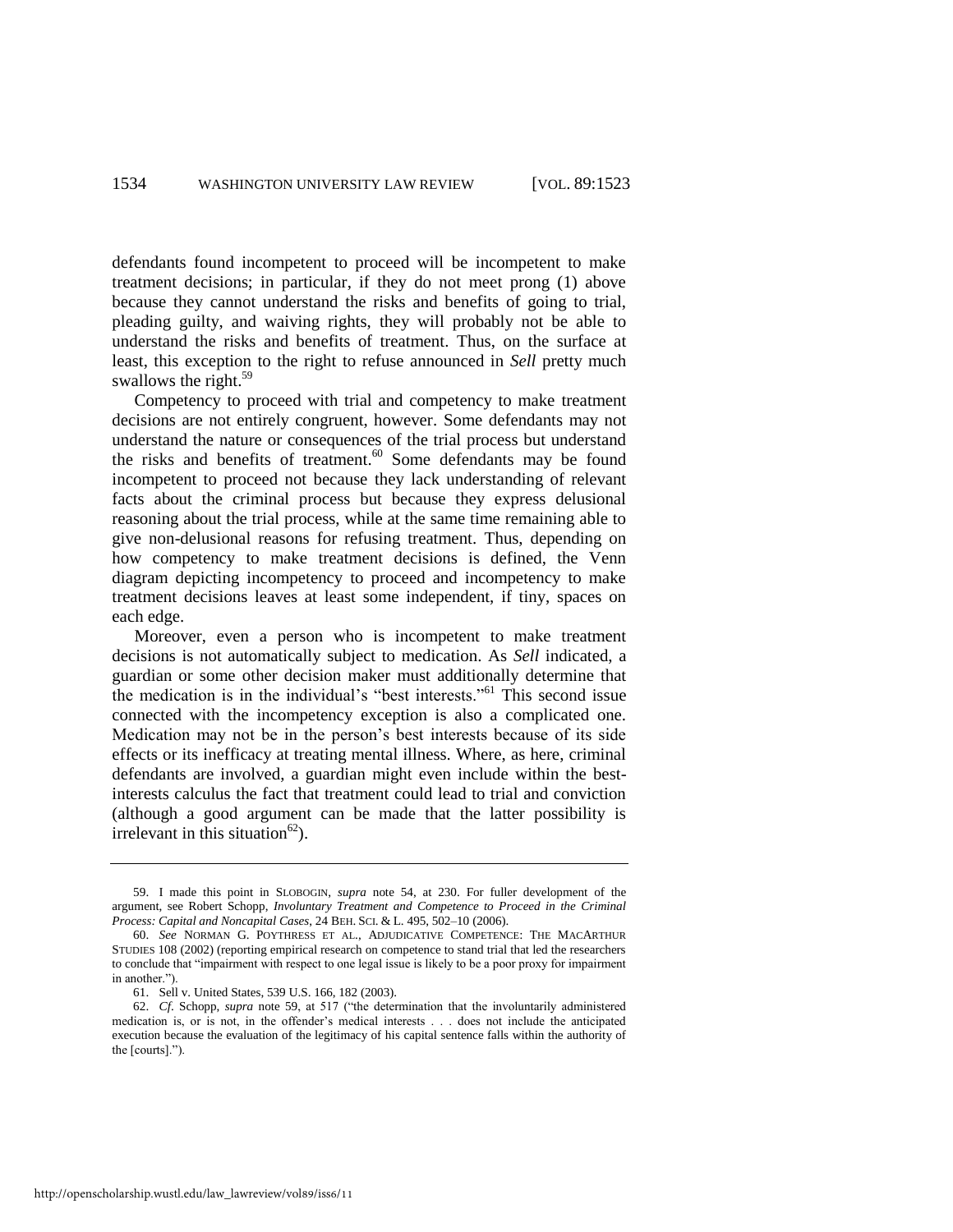At the same time, the best-interests standard applied in this setting is not simply a determination of whether medication will prevent suicide or other serious harm to self, a formulation that would collapse this exception into the dangerousness exception. One could justifiably conclude that medication is in the best interests of an individual even if the person is not suicidal or in grave danger or deterioration, as long as the treatment improves his or her mental health. $^{63}$  And if medication is considered the best way of restoring a criminal defendant to treatment competency and mental health, then the fact that the defendant's competence to proceed might also be restored by the treatment should be irrelevant, even after *Sell*. In short, if this exception is taken seriously, most criminal defendants found incompetent to proceed do not have a right to refuse medication, even though that medication may well have the effect of restoring them to *Dusky* competence.

The conundrums raised by this exception are still not exhausted, however. What if the defendant is forcibly medicated under this exception and, once restored to treatment competency, decides to refuse medication? Does the defendant have a right to do so? If he or she is dangerous (see Exception One), presumably not. But what if dangerousness cannot be shown? This last question leads to the third exception.

#### *C. The Serious Crime Exception*

*Sell* stated that the involuntary administration of drugs to restore trial competence can occur if "*important* governmental interests are at stake," which it indicated included the interest in prosecuting "serious crimes" against person or property. $64$  That statement would seem to open the door wide to forcible competency restoration in most serious felony cases. The lower courts have used a variety of indicia for figuring out when a crime is serious for purposes of Sell,<sup>65</sup> but all appear to agree that homicide and

<sup>63.</sup> Consider, for instance, this definition of acting in a patient's "best interests": "[P]romoting personal well-being by the assessment of the risks, benefits and alternatives to the patient of a proposed major medical treatment taking into account factors including the relief of suffering, the preservation or restoration of functioning, improvement in the quality of the patient's life with and without the proposed major medical treatment and consistency with personal beliefs and values known to be held by the patient." *In re* Beth Israel Medical Center, 136 Misc. 2d 931, 938–39, 519 N.Y.S.2d [511, 516 \(Sup. Ct. 1987\) \(](https://web2.westlaw.com/find/default.wl?serialnum=1987115748&tc=-1&rp=%2ffind%2fdefault.wl&sv=Split&rs=WLW11.10&db=602&tf=-1&findtype=Y&fn=_top&mt=208&vr=2.0&pbc=6801C7D8&ordoc=0103064604)quoting N.Y. MENTAL HYG. LAW § 80.03(d) (McKinney 1988)).

<sup>64.</sup> *Sell*, 539 U.S. at 180 (emphasis in original).

<sup>65.</sup> *See, e.g*., United States v. Hernandez-Vasques, 513 F.3d 908, 918–19 (9th Cir. 2008) (stating that the guidelines "are the best available predictor of the length of a defendant's incarceration"); United States v. Valenzuela-Puentes, 479 F.2d 1220, 1225 (10th Cir. 2007) (six to eight year maximum guidelines sentence for illegally entering the United States sufficiently serious, given defendant's long criminal history); United States v. Evans, 404 F.3d 227, 237–38 (4th Cir. 2005)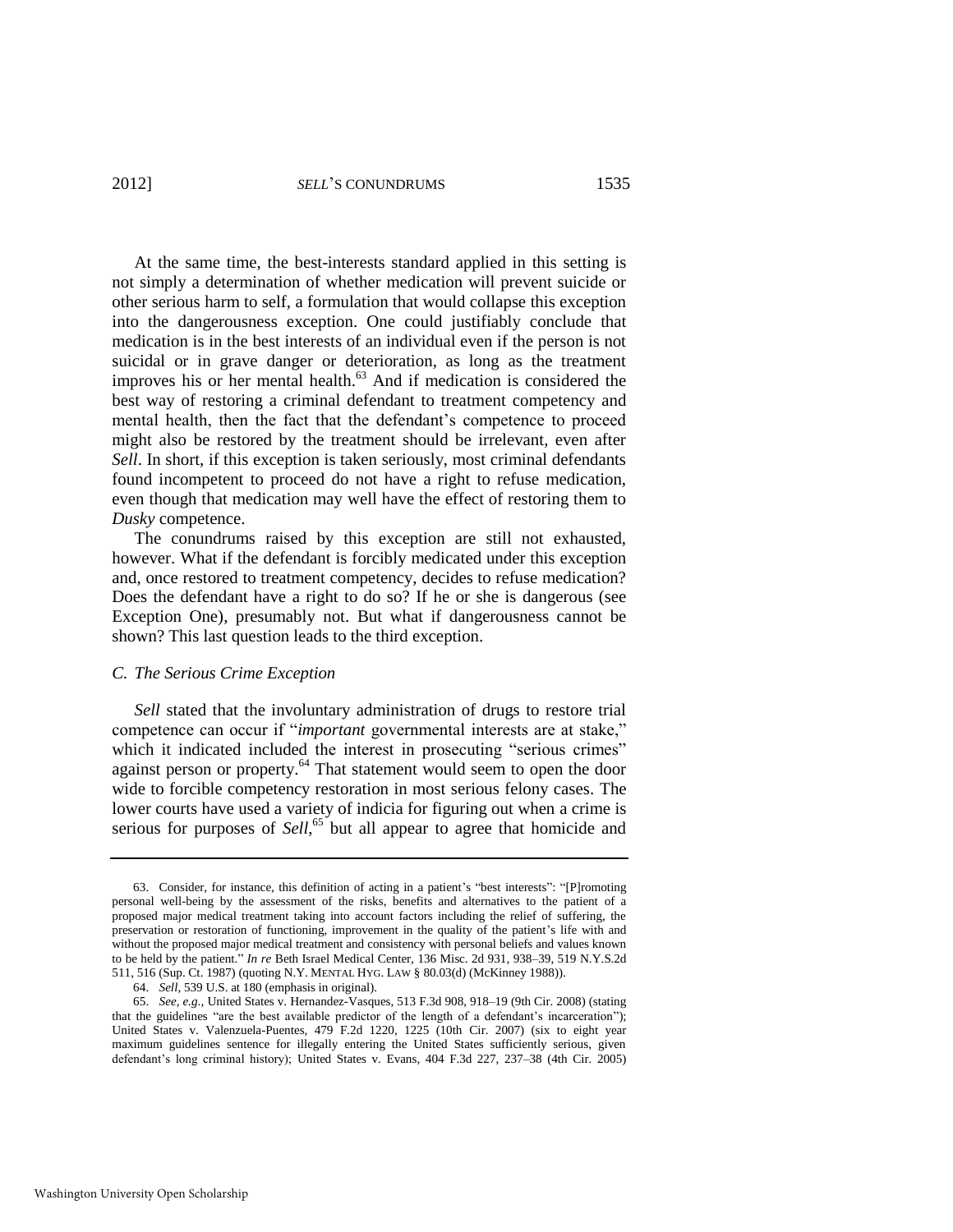attempted homicide, as well as rape, armed robbery, and aggravated assault fit the bill.<sup>66</sup>

Thus, even if the previous two exceptions do not apply to Jared Loughner, the serious crime exception would seem to provide obvious authority to medicate him over his objection, even if the sole purpose is to restore him to trial competency. However, *Sell* proceeded to muddy the water in this situation by indicating that the government's interest in prosecuting serious cases might be lessened by "special circumstances."<sup>67</sup> Specifically, the Court stated, "[t]he defendant's failure to take drugs voluntarily, for example, may mean lengthy confinement in an institution for the mentally ill—and that would diminish the risks that ordinarily attach to freeing without punishment one who has committed a serious crime."<sup>68</sup> The Court hastened to add that, by this statement, "[w]e do not mean to suggest that civil commitment is a substitute for a criminal trial."<sup>69</sup> But the Court's language contemplating "lengthy confinement in an institution for the mentally ill" is hard to read any other way, and lower courts have certainly done so.<sup>70</sup>

The Court's "special circumstances" caveat to the serious crimes exception is incoherent for two reasons. First, civil commitment does not come close to achieving the government's aims in serious criminal cases. As the *Weston* court stated, this argument

assumes that the government's essential penological interests lie only in incapacitating dangerous offenders. It ignores the retributive, deterrent, communicative, and investigative functions of the criminal justice system, which serve to ensure that offenders receive their just deserts, to make clear that offenses entail consequences, and to discover what happened through the public mechanism of trial. $^{71}$ 

<sup>(</sup>holding that the statutory maximum rather than the sentencing guidelines maximum is the appropriate benchmark because it determines the right to jury trial and because guidelines sentences cannot be predicted); United States v. Dumeny, 295 F. Supp. 2d 131, 132 (D. Me. 2004) (maximum ten-year sentence for possession of a firearm by person previously committed to a mental health institute not sufficiently serious).

<sup>66.</sup> *See* Cruz, *supra* not[e 6,](#page-2-0) at 399.

<sup>67.</sup> *Sell*, 539 U.S. at 180.

<sup>68.</sup> *Id.*

<sup>69</sup>*. Id.*

<sup>70.</sup> *See, e.g*., United States v. Grape, 549 F.3d 591, 601–03 (3d Cir. 2008) (addressing Grape's argument that civil commitment would accomplish the government's aims by concluding that "[i]t is no longer clear that Grape's punishment-incarceration, whether in prison or a medical facility, would be the same whether or not he were involuntary medicated.").

<sup>71.</sup> United States v. Weston, 255 F.3d 873, 882 (D.C. Cir. 2001).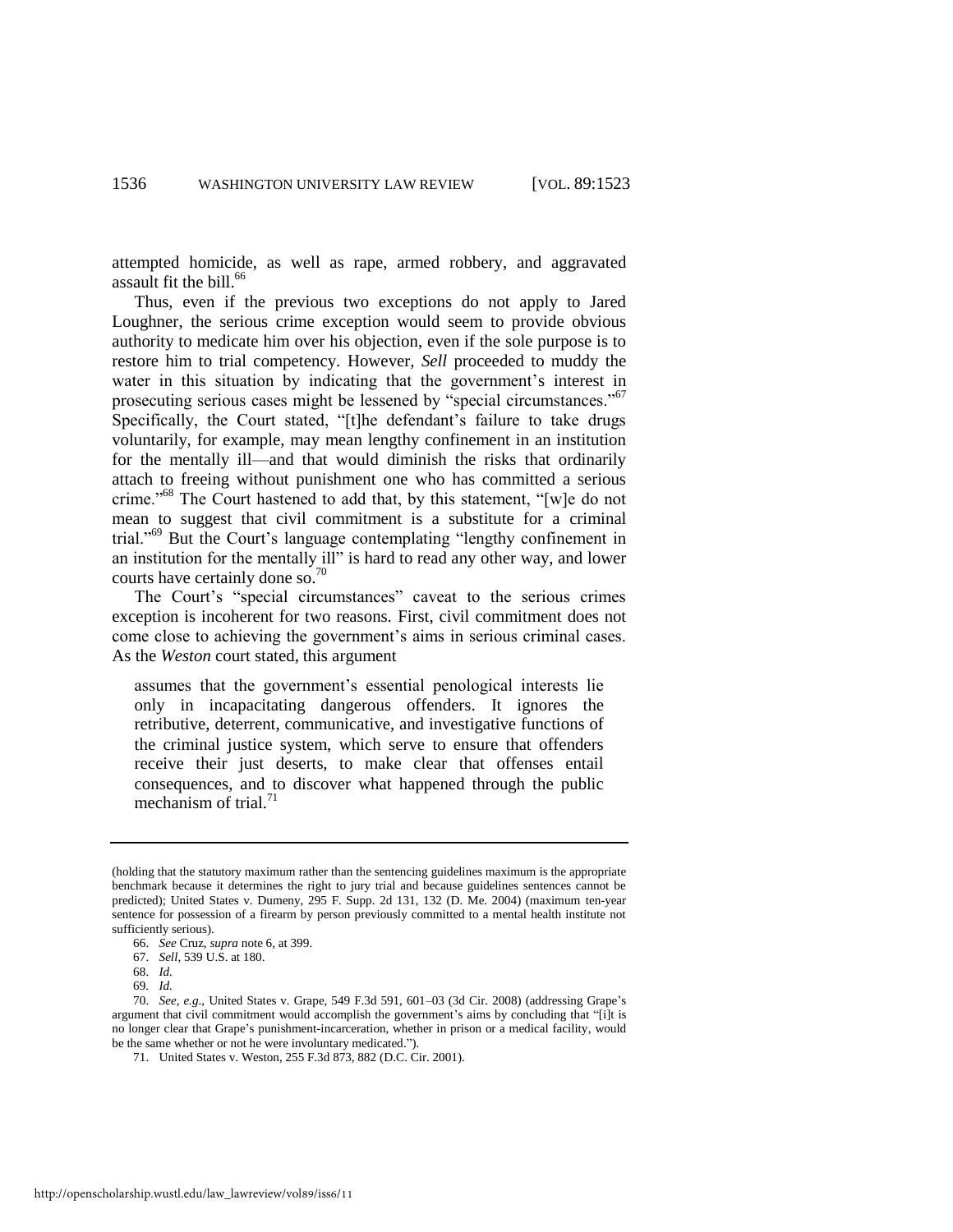Second, even if civil commitment did manage to achieve the prosecution's objectives, it is not available in this situation, because civil commitment requires proof of dangerousness to self or others.<sup>72</sup> If such proof is forthcoming then forcible medication is permissible under *Sell*'s dangerousness exception. If the dangerousness exception does not apply, commitment should not be possible either.

Yet the Court's insinuation to the contrary was not an accident. Consider how the Court applied its holding to Charles Sell. After assuming that Sell was not dangerous, the majority chastised the lower courts for failing to include in their analysis not only the time Sell had already been incapacitated but the fact that "his refusal to take antipsychotic drugs might result in further lengthy confinement.<sup> $73$ </sup> The Court was apparently oblivious to the fact that this part of *Sell* is a direct contradiction of its holding thirty years earlier in *O'Connor v. Donaldson*<sup>74</sup> that "there is  $\dots$  no constitutional basis for confining [people with mental illness involuntarily if they are dangerous to no one and can live safely in freedom."<sup>75</sup> Under *Donaldson*, if Sell was not dangerous to self or others, as the Court assumed, then the state had no grounds to hold him.

In short, a strong argument can be made that the Court either should have avoided creating a serious crime exception (on the ground that the government's interest in prosecution can never trump the right to refuse), or it should have adopted the exception sans its caveat creating a new type of commitment. But as the next part explains, creation of the commitment option might have been necessary once the Court decided to allow competent, non-dangerous defendants to refuse medication. This dispositional conundrum may be the most mystifying of the lot.

#### III. DISPOSITION OF LEGITIMATE REFUSERS

Up to this point, the analysis of *Sell* has suggested that most criminal defendants found incompetent to proceed will not be able to refuse medically appropriate anti-psychotic medication that is necessary to restore trial competency. Either they will be charged with a serious crime and not be committable (the baby bear exception), or they will be

<sup>72.</sup> *See* GARY MELTON ET AL., PSYCHOLOGICAL EVALUATIONS FOR THE COURTS: A HANDBOOK FOR MENTAL HEALTH PROFESSIONALS AND LAWYERS 335 (3d ed. 2007) (stating that "[e]ach state also requires a finding that the individual is dangerous to self or others as a result of the mental disorder.").

<sup>73.</sup> *Sell*, 539 U.S. at 185 ("We must assume that Sell is not dangerous.").

<sup>74. 422</sup> U.S. 563 (1975).

<sup>75.</sup> *Id.* at 575.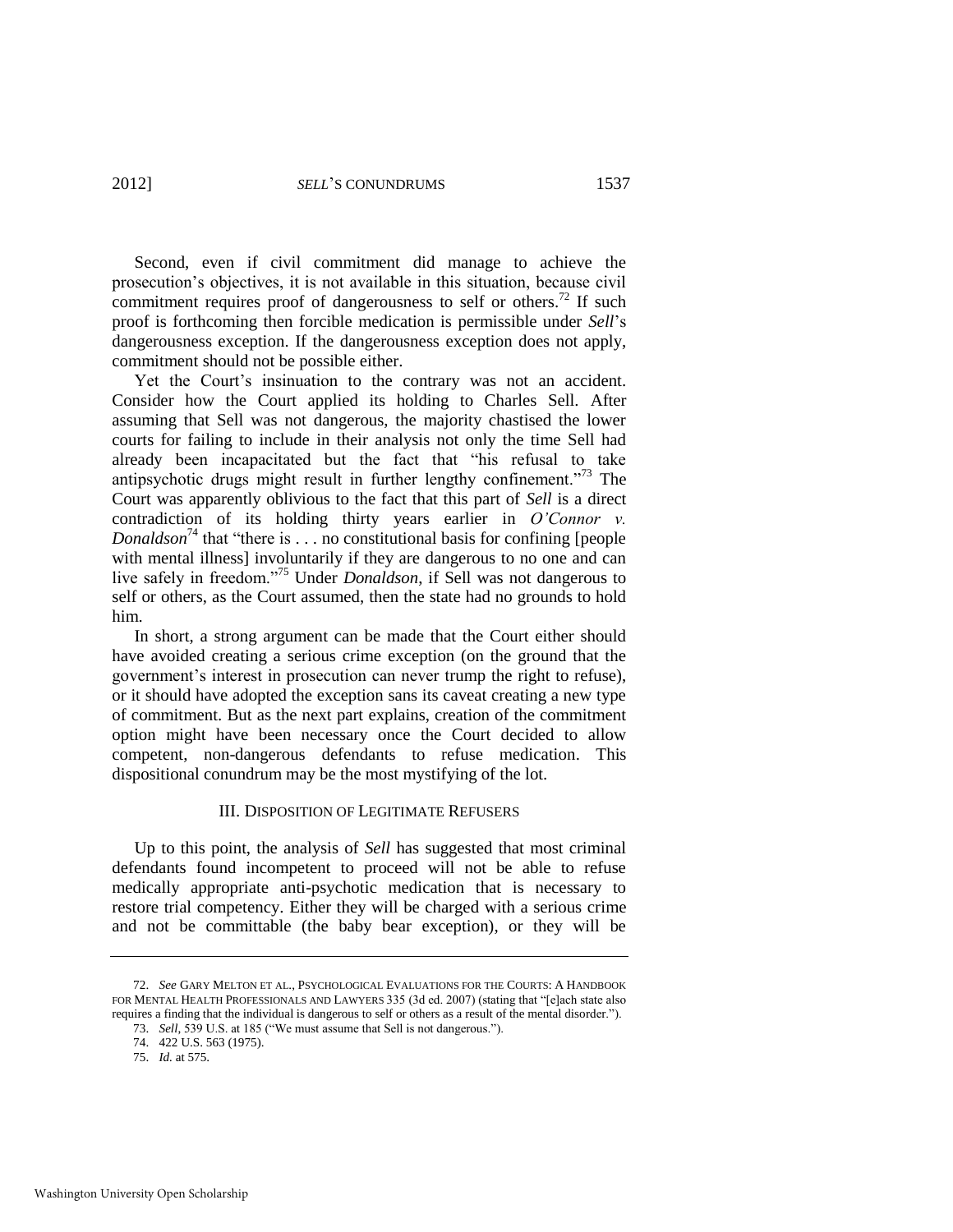dangerous to self or others (the mama bear exception) or, most likely of all, they will be incompetent to make treatment decisions (the papa bear exception), and sometimes they will meet more than one exception. Furthermore, even involuntary medication solely for the purpose of restoring defendants to competency should be relatively common (in other words, should be permissible in *all* cases involving serious crime) if one agrees with the foregoing conclusion that commitment is not a legitimate alternative to prosecution in such cases.

However, as the previous part explained, the Court apparently does not agree with that analysis. Furthermore, even if a defendant is medicated under the dangerousness or incompetency exceptions and responds well to the medication, trial competence restoration may not result, given the differing treatment goals involved. Finally, even if one or more of the exceptions are met and competency is restorable, the *Riggins* criteria medical appropriateness, efficacy, and necessity—may not be met. In all of these situations, refusal of anti-psychotic medication is permitted. And while some of these defendants may become competent to stand trial through means other than medication, many will not.<sup>76</sup>

<span id="page-16-0"></span>The issue for all of these individuals then becomes disposition. Prosecution is not possible, at least under current law.<sup>77</sup> Thus, the relevant rule would seem to be stated by *Jackson v. Indiana*, <sup>78</sup> which held that defendants who are not restorable to competency must be either civilly committed or released. Many of the individuals who are permitted to refuse solely because the *Riggins* criteria are not met may be committable, and the few who are not restored despite meeting the dangerousness exception will be as well. But the small number of individuals who are

<sup>76.</sup> Cognitive-behavioral therapy can benefit patients who are at risk for psychosis, patients who are drug-resistant, and patients who are also receiving medication. *See, e.g*., Nicholas Tarrier et al., *Cognitive-Behavioural Therapy in First-Episode and Early Schizophrenia: 18-Month Follow-up of a Randomised Controlled Trial*, 184 BRIT. J. PSYCHIATRY 231 (2004); Anthony P. Morrison et al*.*, *Cognitive Therapy for the Prevention of Psychosis in People at Ultra-High Risk: A Randomised Controlled Trial*, 185 BRIT. J. PSYCHIATRY 291 (2004); Elizabeth A. Kuipers et al., *London-East Anglia Randomised Controlled Trial of Cognitive-Behavioural Therapy for Psychosis III: Follow-up and Economic Evaluations at 18 Months*, 173 BRIT. J. PSYCHIATRY 61 (1998). However, people who are already psychotic and not drug-resistant, the group in question here, are probably not likely to improve significantly with psychotherapy alone. *See* Gerald L. Klerman, *The Psychiatric Patient's Right to Effective Treatment: Implications of* Osheroff v. Chestnut Lodge, 147 AM. J. PSYCHIATRY 409 (1990).

<sup>77.</sup> One possible reform, yet to be adopted in any jurisdiction, is to permit trial of the unrestorably incompetent individual who, if convicted, would be committed to a mental hospital under the criteria applied to insanity acquittees. *See* CRIMINAL JUSTICE MENTAL HEALTH STANDARDS 7-4.13 (1984).

<sup>78. 406</sup> U.S. 715, 738 (1972).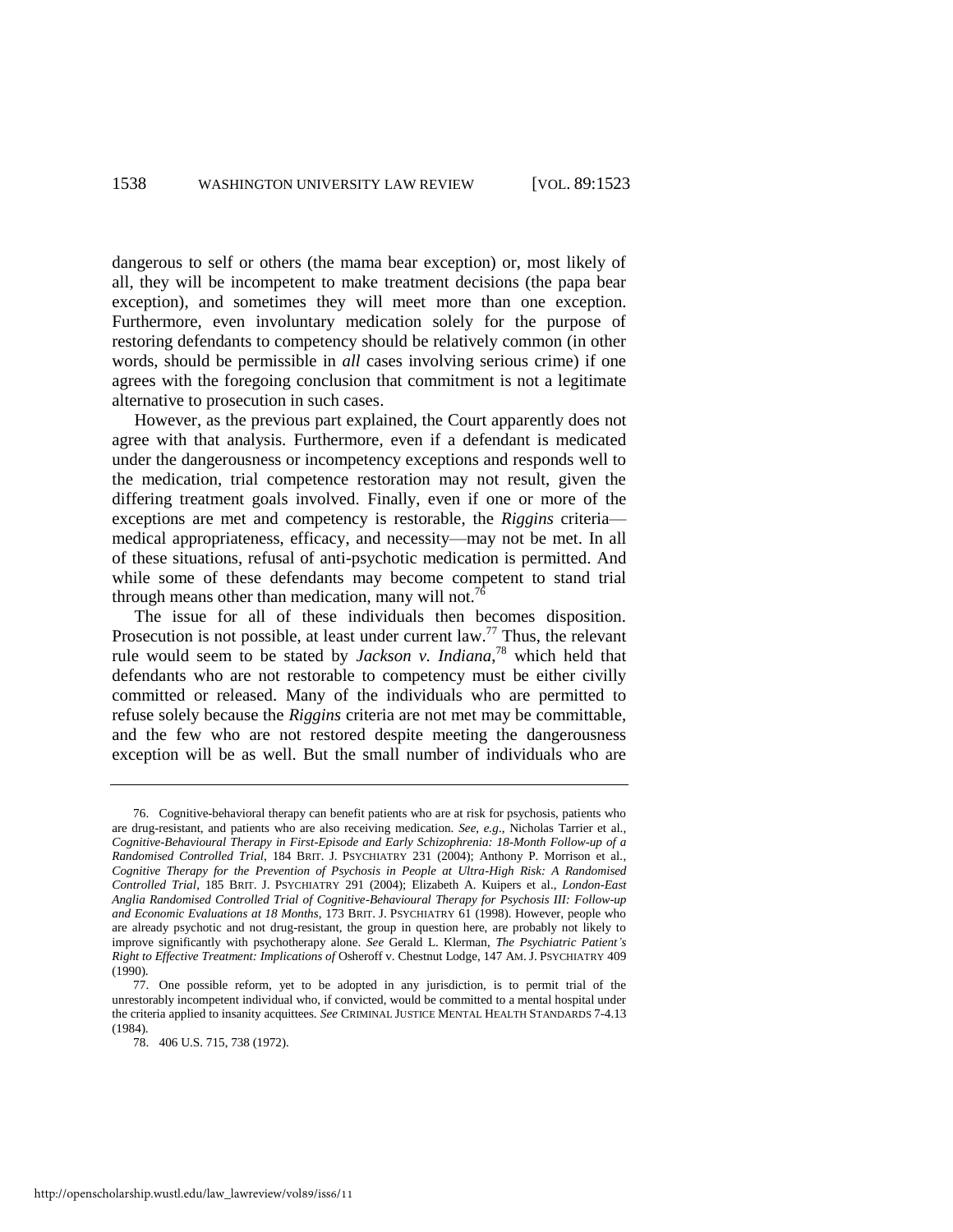left—consisting of those who are properly treatable with medication but are allowed to refuse it because they are not dangerous, are competent to make treatment decisions, and can argue their right to refuse outweighs the government's interest in prosecution—will not be committable under traditional commitment criteria. If *Jackson* applies, these people—call them *Jackson*-eligible defendants—should be released.

Release probably makes sense for those *Jackson*-eligible defendants who are not charged with a serious crime. Many of these defendants should probably be diverted out of the criminal justice system in any event.<sup>79</sup> But release of individuals who are charged with a serious crime here meaning any felony—may strike some as inappropriate, since the reason these defendants are not restorable is because of their refusal to take medication despite its medical appropriateness.<sup>80</sup> Furthermore, this refusal is presumably fully "knowing;" if these defendants were incompetent to make treatment decisions, they would have been forcibly medicated under the treatment incompetency exception.

Perhaps, as *Sell* suggests, *Jackson* should not apply to this latter category of competent, non-dangerous people. In the end, the choice will have to be made between, on the one hand, providing these people with the ability to game the system and, on the other, distorting commitment criteria so they will be deterred from doing so (the Court's "special circumstances‖?). The only good news about this choice is that it will not have to occur very often, at least if all three exceptions discussed here are recognized.

#### IV. PROCEDURES

*Sell* raises numerous tough issues having to do with dangerousness, treatment incompetence, crime seriousness, and the effects of medication. In the prison context, *Harper* held that an administrative panel consisting entirely of in-house employees, albeit employees who are "independent" of the treatment team—could make the initial decisions

<sup>79.</sup> This goal is arguably the whole point of mental health courts, which have proliferated recently. *See, e.g.*, *Mental Health Courts Program*, DEP'T OF JUSTICE, https://www.bja.gov/Program Details.aspx?Program\_ID=68 (last visited Apr. 15, 2012) ("The goal of BJA's Mental Health Court grant program is to decrease the frequency of clients' contacts with the criminal justice system by providing courts with resources to improve clients' social functioning and link them to employment, housing, treatment, and support services.").

<sup>80.</sup> Certainly *Jackson*'s commit-or-release rule for unrestorably incompetent defendants has met more than a little resistance. *See* Grant H. Morris & J. Reid Meloy, *Out of Mind? Out of Sight: The Uncivil Commitment of Permanently Incompetent Criminal Defendants*, 27 U.C. DAVIS L. REV. 1, 77– 78 (1993) (as of 1993 a majority of jurisdictions ignore or circumvent *Jackson*).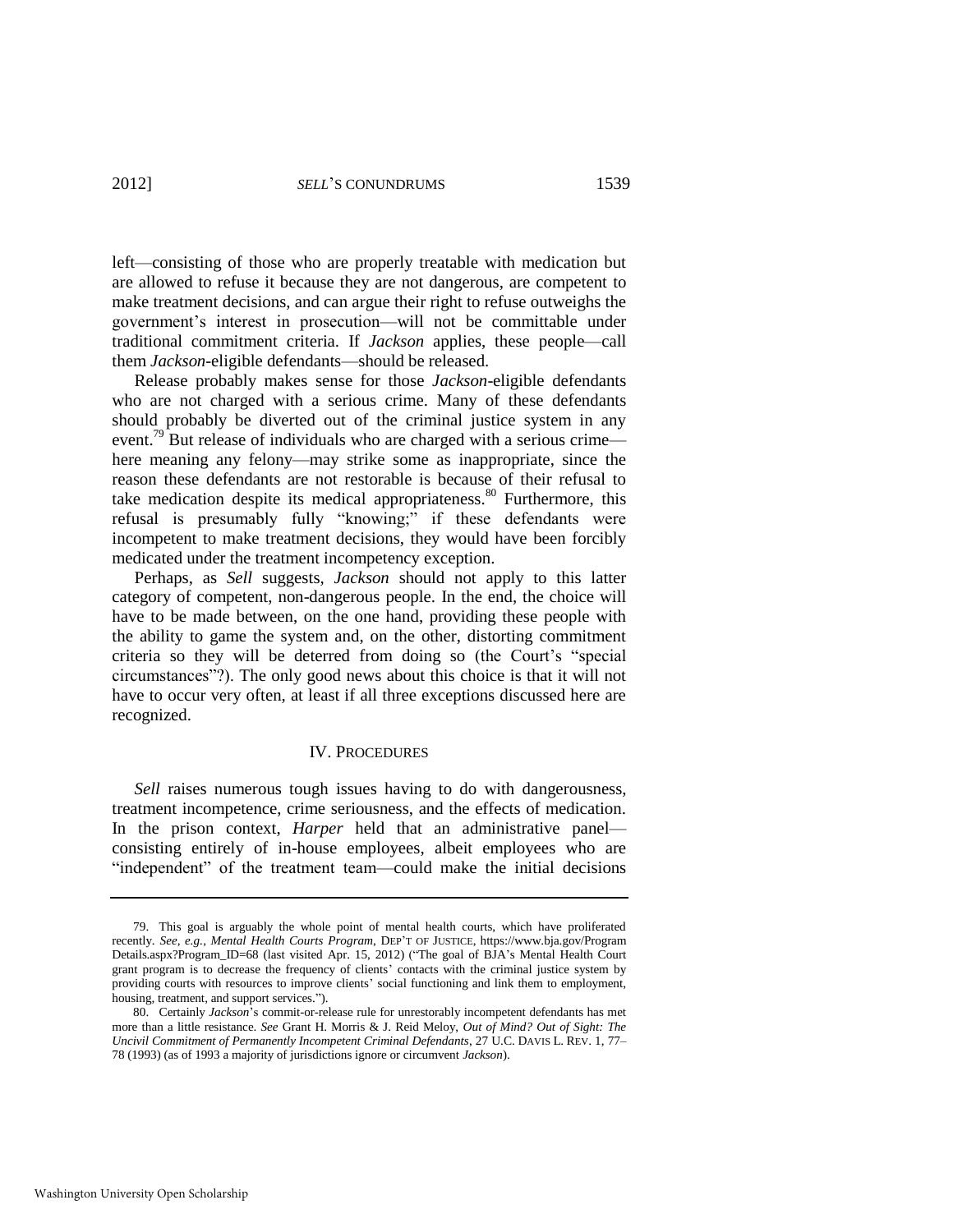about dangerousness and medication effects.<sup>81</sup> In *Loughner*, however, the defense was successful on two different occasions in obtaining an injunction, pending a court hearing, challenging administrative decisions about treatment, principally on the ground that *Loughner* involved the pretrial context rather than *Harper*'s post-conviction setting.<sup>82</sup> In the March, 2012 three-judge decision in the *Loughner* case two of the judges, Bybee and Berzon, even signaled a willingness to require some sort of legal representation at these administrative hearings.<sup>83</sup> Further, as already noted, Berzon was insistent that re-commitment decisions that are contingent on whether forcible medication may occur require judicial review of any issue related to medication.<sup>84</sup>

*Sell* did not address the procedural issues directly. However, in its discussion of why the dangerousness issue might be "more objective and manageable" than the competence restoration issue, the Court stated that

[M]edical experts may find it easier to provide an informed opinion about whether, given the risk of side effects, particular drugs are medically appropriate and necessary to control a patient's potentially dangerous behavior (or to avoid serious harm to the patient himself) than to try to balance harms and benefits related to the more quintessentially legal questions of trial fairness and competence.<sup>85</sup>

This language resonates with Court language in other cases such as Parham v. J. R.<sup>86</sup> and Vitek v. Jones,<sup>87</sup> which approved relaxed procedural protections in treatment hearings. Court proceedings are expensive, are antithetical to the quick decision making often needed in treatment settings, and divert experts from their treatment chores.<sup>88</sup> Furthermore, a

<sup>81.</sup> Washington v. Harper, 494 U.S. 210, 234–35 (1990).

<sup>82.</sup> *See supra* text accompanying note[s 25](#page-6-0)[–37.](#page-7-1)

<sup>83.</sup> United States v. Loughner, Nos. 11-10339, 11-10504, 11-10432, 2012 WL 688805, at \*25– 29 n.6 (9th Cir. 2012) (Bybee, J.); *Id.* at \*62–63 (Berzon, J.).

<sup>84.</sup> *See supra* text accompanying not[e 41.](#page-8-0)

<sup>85.</sup> Sell v. United States, 539 U.S. 166, 182 (2003).

<sup>86. 442</sup> U.S. 584, 609 (1979) (upholding a process in which hospital staff presided over juvenile commitment, stating that "[c]ommon human experience and scholarly opinions suggest that the supposed protections of an adversary proceeding to determine the appropriateness of medical decisions for the commitment and treatment of mental and emotional illness may well be more illusory than real.").

<sup>87. 445</sup> U.S. 480, 496 (1980) (upholding a process in which hospital or prison staff approved a prison-to-hospital transfer).

<sup>88.</sup> *See* Alexander D. Brooks, *The Right to Refuse Antipsychotic Medication: Law and Policy*, 39 RUTGERS L. REV. 339 (1987) (detailing costs of judicial proceedings to the patient, the staff and the state).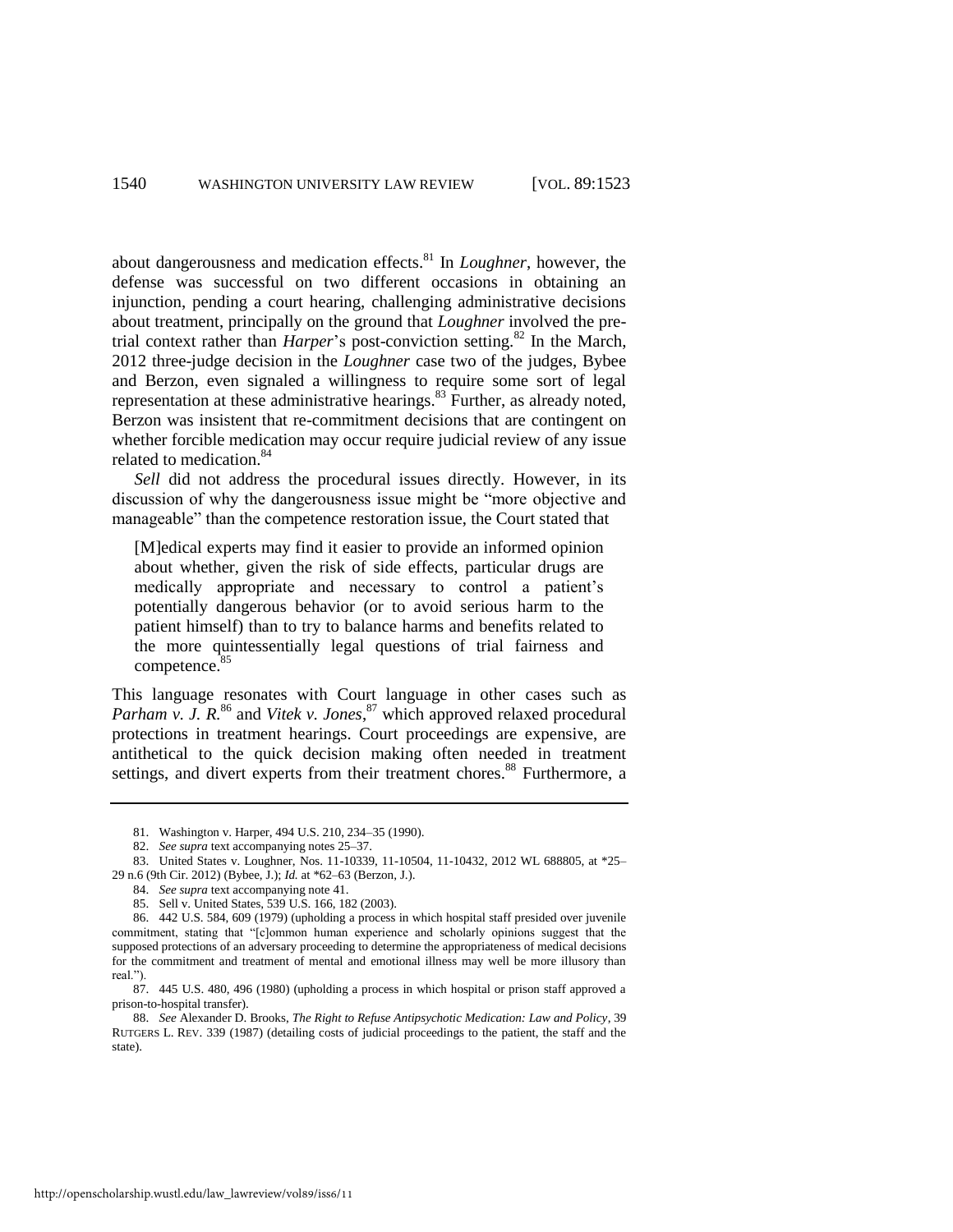defendant's dangerousness and competence can be very volatile.<sup>89</sup> Invoking a judicially supervised adversarial process every time a defendant's mental state fluctuates would be, at the least, highly inefficient and in some situations probably impossible.

The best argument for nonetheless involving a court in some way at the initial decision making stage is that, as the foregoing discussion suggested, *Sell* has created significant incentives for both the government officials and defense attorneys to manipulate the system. In other work I have put this point as follows:

[T]he decision [in *Sell*] creates an incentive for virtually all the players in the criminal process to act pretextually. . . [P]rosecutors may be prone to overcharge to make the government's interest more "important." Clinicians working at forensic facilities will be asked to treat "dangerousness" but will know the real purpose of the referral is to restore competency (and in those cases where the treatment modalities might differ depending on whether reduction in danger or restoration of competency is the goal, clinicians will be pressured to pursue both). Defense attorneys might be more likely to raise the competency issue even when competency is not in doubt, because a finding of incompetency and treatment refusal can lead to dismissal of charges. For the same reason, defendants will be tempted to refuse medication, even when they are not concerned about side effects, simply as a means of evading prosecution. In other words, everyone involved in criminal prosecution of a person who has been found incompetent will pretend restoration of competence is not the issue, when in fact it is the only issue. $90$ 

A judge, with the benefit of a full adversarial hearing, will be better able to sniff out hidden agendas than hospital employees who, unconsciously or not, may be involved in the manipulation of the rules.

A compromise procedural framework might reconcile these two positions by fitting the decision maker to the decision to be made. The prosecution should have to state at the time a defendant is found incompetent whether it wants to invoke the serious crime exception. If it

<sup>89.</sup> Paul S. Appelbaum & Loren H. Roth, *Clinical Issues in the Assessment of Competency*, 138 AM. J. PSYCHIATRY 1462, 1464 (1981) ("Like the patient's mental status as a whole, a patient's competency may fluctuate as a function of the natural course of his or her illness, response to treatment, psychodynamic factors, . . . metabolic status, intercurrent illnesses, or the effect of medications.").

<sup>90.</sup> SLOBOGIN, *supra* not[e 54,](#page-11-0) at 229.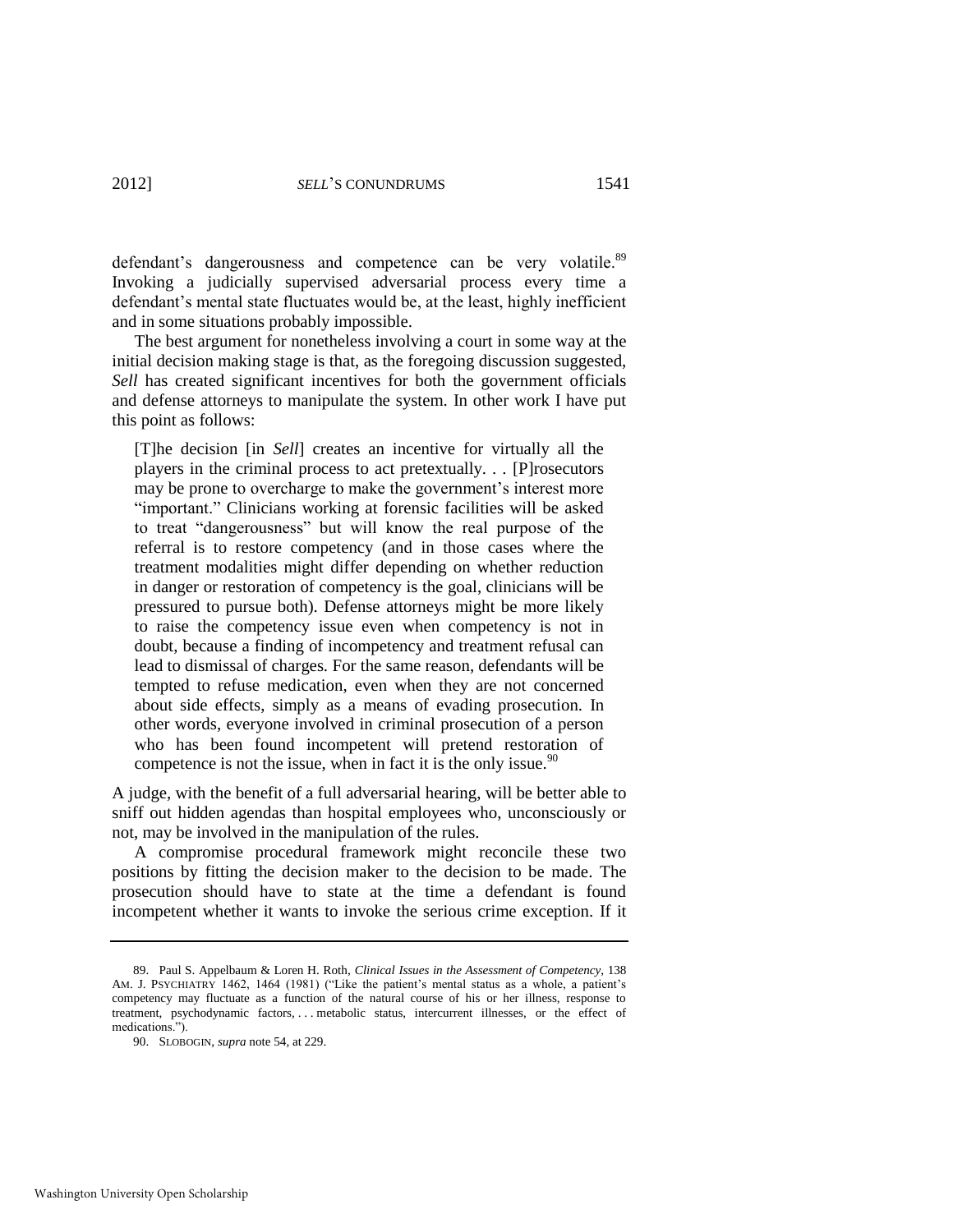does, the court should decide whether the charge is in fact serious and whether the "special circumstances" caveat applies. Both of these are "quintessentially legal" issues. If the prosecution wins this argument and the defendant later refuses treatment the court then need only determine whether the *Riggins* criteria are met, a determination that will rely heavily on expert testimony. If the government is unable to convince the court that the serious crime exception governs and the defendant later refuses, an administrative panel should make the initial decision as to whether the dangerousness or incompetence exception applies, since these issues involve a mixture of clinical and legal issues and can be time-sensitive. However, as the policy upheld in *Harper* provided, these decisions would be subject to appeal to a court.

#### V. CONCLUSION

*Sell* raises many more questions than it answers. As the *Loughner* case illustrates, it also vastly increases the potential for the adversarial system simultaneously to harm the interests of both the defendant and society. The opinion is to be commended for reaffirming and emphasizing the *Riggins* requirements of medical appropriateness, efficacy and necessity. The drugs used to treat psychosis—including the so-called secondgeneration atypicals—all can have serious side effects, are frequently administered in unnecessarily large doses or are not good drugs for the particular person being treated, and are ineffective for anywhere from a quarter to a third of those to whom they are administered.<sup>91</sup> In such cases, forcible medication (and perhaps even consensual medication) should not be permitted. But *Sell* goes beyond this clinically-beneficent restriction to suggest that even those who are safely restorable to competency through properly titrated medication have a right to refuse treatment aimed at achieving that goal, unless their crime is serious and prosecution is necessary to assure they are confined. Furthermore, to avoid the systemic impact of this holding, *Sell* tempts lower courts to implement a problematic dangerousness exception, while virtually ignoring the conceptually stronger but potentially rule-swallowing treatmentincompetency exception.

A much better approach—conceptually and practically—would be to enforce the *Riggins* criteria strictly, but to permit forcible medication to restore competency if those criteria are met, at least when felony charges

<sup>91.</sup> A good summary of the research supporting these points is found in BENTALL, *supra* not[e 47,](#page-9-0)  at 222–24.